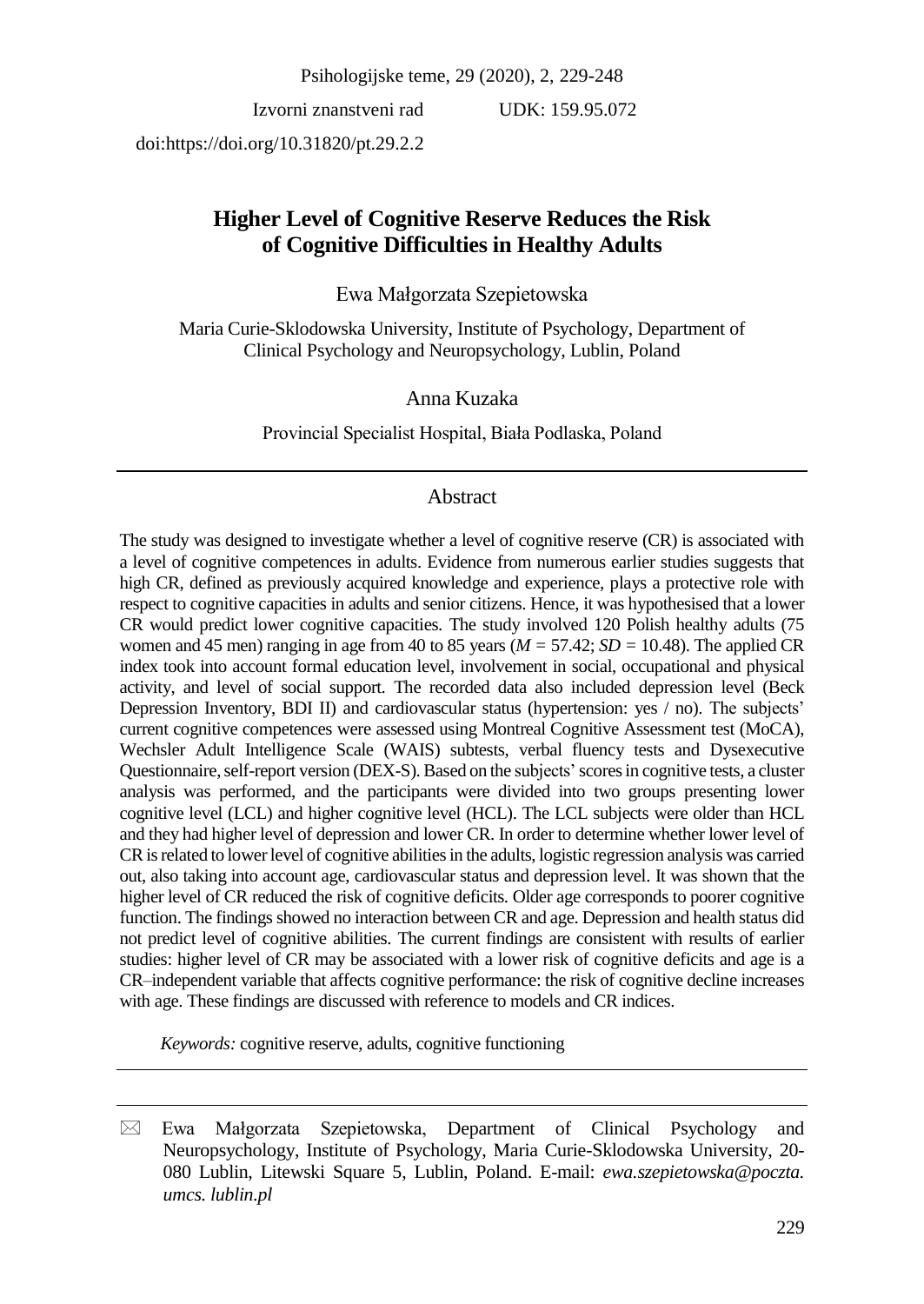### **Introduction**

The phenomenon of *double ageing* can be observed in the populations of many European countries, including Poland (Długosz, 2011). This is a result of numerous factors, such as the decrease in the number of young people and fertility rate, increased longevity and higher percentage of senior citizens (60+), including people aged 80+ (WHO, 2015). Ageing is associated with an increasing risk of dementia. Projections related to dementia epidemiology show that the number of those affected may double during 2030-2050 (Prince et al.*,* 2013). Due to this, more and more studies focus on ways to prevent cognitive decline in older adults. They emphasize the role of cognitive reserve (CR) and the fact that it can be improved even in adulthood (Cheng, 2016; Middleton & Yaffe, 2009; Thow et al., 2018). The role of CR is to sustain coping abilities, despite the brain changes associated with acquired disorders of the central nervous system (CNS) or linked to the ageing process (Stern, 2002). The construct of CR explains situations when, contrary to expectations, cognitive performance is disrupted only to a small degree or is unaffected (Blessed, Tomlinson, & Roth*,* 1968; Katzman et al., 1988; Opdebeeck, Martyr, & Clare, 2016; Scarmeas & Stern, 2003; Singh-Manoux et al*.,* 2011; Stern, 2012). Higher CR may attenuate effects of age-associated cognitive decline (Zihl, Fink, Pargent, Ziegler, & Bühner*,* 2014), or modify progression of dementia (Daffner, 2010; Le Carret et al., 2005; Tucker-Drob, Johnson, & Jones, 2009). Effects of higher CR in healthy adults and in seniors are observed in better performance related to attention, psychomotor speed, verbal memory, and executive functions, and in lower self-reported cognitive difficulties (Frankenmolen, Fasotti, Kessels, & Oosterman*,* 2018; Roldán-Tapia, García, Cánovas, & León, 2012), whereas lower level of CR is associated with deficits of attention, memory and poor global cognitive functioning (Corral, Rodriguez, Amenedo, Sanchez, & Diaz, 2006).

The level of CR results from knowledge and skills acquired over the lifespan. Higher CR is determined by higher education level, greater intensity and quality of physical, occupational, social and cognitive activity (Nucci, Mapelli, & Mondini*,* 2012; Roldán-Tapia, Cánovas, León, & García-Garcia, 2017; Steffener & Stern, 2012; Stern, 2003, 2009; Tucker & Stern, 2011), multilingualism (Schweizer, Ware, Fischer, [Craik, &](https://www.ncbi.nlm.nih.gov/pubmed/?term=Craik%20FI%5BAuthor%5D&cauthor=true&cauthor_uid=21596373) Bialystok, 2012), good social support (Amieva et al., 2010), and intellectual involvement (Adam, Bonsang, Grotz, & Perelman*,* 2013; Mella, Grob, Döll, [Ghisletta,](https://www.ncbi.nlm.nih.gov/pubmed/?term=Ghisletta%20P%5BAuthor%5D&cauthor=true&cauthor_uid=28257047) & de [Ribaupierre, 2](https://www.ncbi.nlm.nih.gov/pubmed/?term=de%20Ribaupierre%20A%5BAuthor%5D&cauthor=true&cauthor_uid=28257047)017). CR is adversely affected by interrelated factors such as depression (Butters et al., 2008), poor education, loneliness and sense of isolation, lack of social support (Di Napoli, Wu, & Scogin*,* 2014), lack of both cognitive stimulation and physical activity as well as metabolic syndromes (Middleton & Yaffe, 2009).

Higher CR promotes development of better parameters of brain reserve (BR), i.e., selected or specialised functional networks which enable more effective and cognitively less engaging information processing (Marques et al., 2016; Steffener &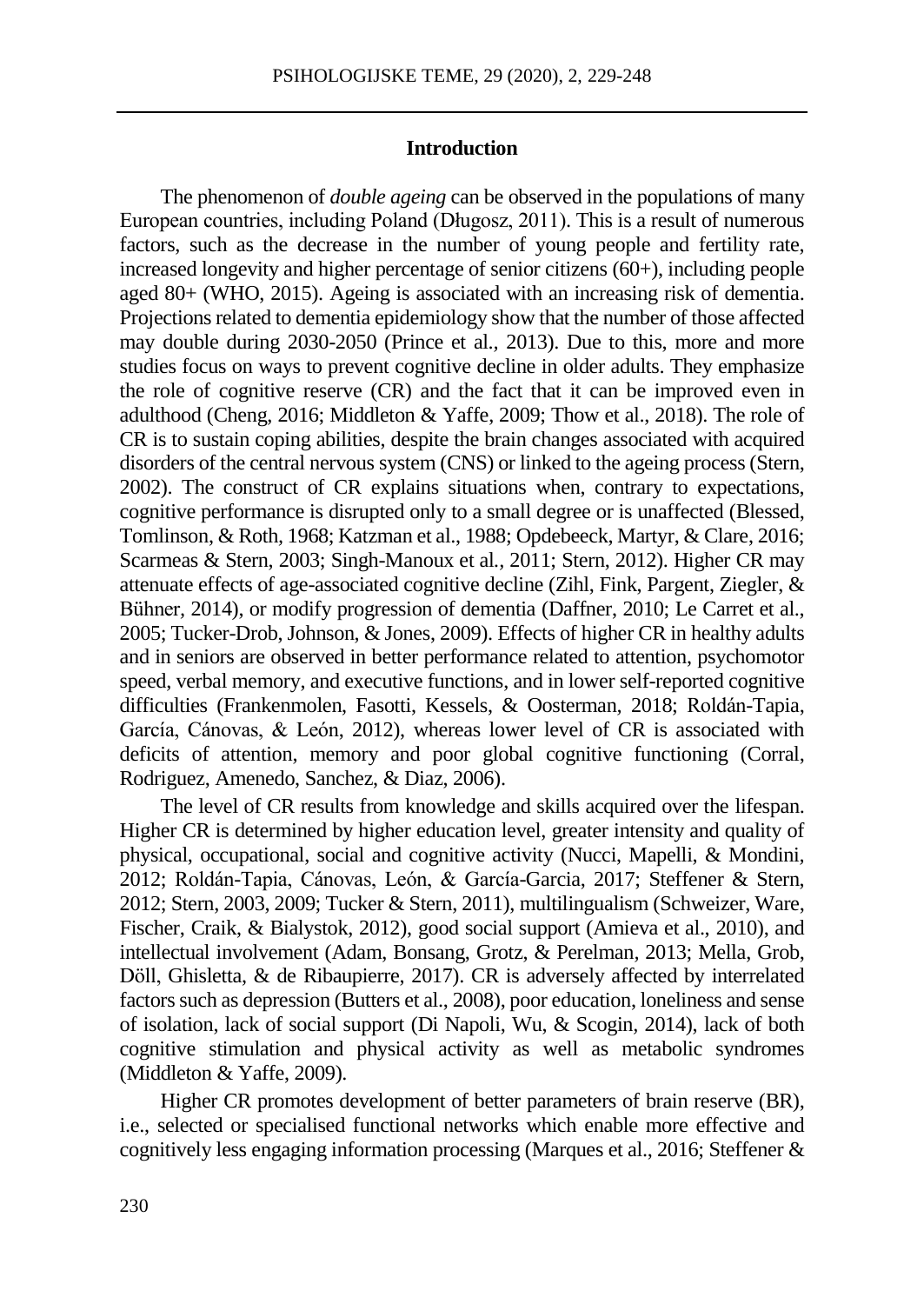Stern, 2012; Stern, 2002, 2003, 2009). Therefore, cognitive difficulties can be effectively compensated even if a certain threshold of brain pathology is exceeded.

Higher CR is not only conducive to adults' ability to maintain good cognitive efficiency later in life, but it also decreases the risk of dementia. It reduces the risk of Alzheimer's disease (AD) by approximately 50 % in APOEε4 gene carriers, although ε4 as an independent factor increases such a risk by approximately 150 %. On the other hand, APOEε2 genotype in interaction with higher CR plays a protective role for cognitive functioning (Pettigrew et al., 2013). Similar links between genotype, CR and progressing symptoms of dementia (Placek et al., 2016) were reported in genetically determined (20-50 % of FTD cases) familial frontotemporal dementia (fFTD) (Olszewska, Lonergan, Fallon, & Lynch*,* 2016).

Contrary to the reports on the protective role of high CR, some studies showed the opposite results (León, García-García, & Roldán-Tapia*,* 2014). As an example, Serra et al. (2015) demonstrated that higher CR did not protect subjects with mild cognitive impairment (MCI) against the development of AD. Similar findings were reported by Andel, Vigen, Mack, Clark, & Gatz (2006) and Soldan et al. (2017). Singh-Manoux et al. (2011) observed more severe cognitive deterioration in individuals with higher professional status. Current data suggest that assessment of CR-related effects in cognitive competences at later stages of life should account for various resources related to life history, e.g., living conditions, previous and existing CNS disorders, drugs (Clare et al., 2017), demographic factors, ethnicity and migration (Mondini et al., 2014).

This ambiguity of the findings may be linked to the lack of consistent definitions, models, and methods applied to measure CR and interaction of factors forming CR (Jones et al., 2011). For instance, higher socioeconomic status (generally) goes with higher education (Oakes & Rossi, 2003), and greater awareness of disease risks as well as increased attention to one's health. Poorer education tends to be associated with unhealthy lifestyles, and consequently with a higher degree of brain pathology and cognitive deficits (Farfel et al., 2013). Excessive engagement in professional activity may lead to sleep deficiency and stress, which adversely affect development of CR; however, the advancement of professional competences contributes to higher CR (Adam et al., 2013). Furthermore, other factors, related or unrelated to CR, determine cognitive functioning at advanced age. There is a significant association between gender and the trajectory of this process; men present cognitive deficits earlier than women, due to greater likelihood of metabolic disorders and addictions in male populations (Zaninotto, Batty, Allerhand, & Deary*,* 2018), yet symptoms of dementia or conversion of MCI into AD occur earlier in women (Laws, Irvine, & Gale, 2016). Gender also significantly affected the CR (Nucci et al., 2012): men had a higher CR than women. Importantly, the ageing process is also affected by CR developed starting from the early stages of life; disparities in these resources explain heterogeneity of cognitive abilities even in young adults (aged 20-30 years) (Zihl et al., 2014). Given this, researchers have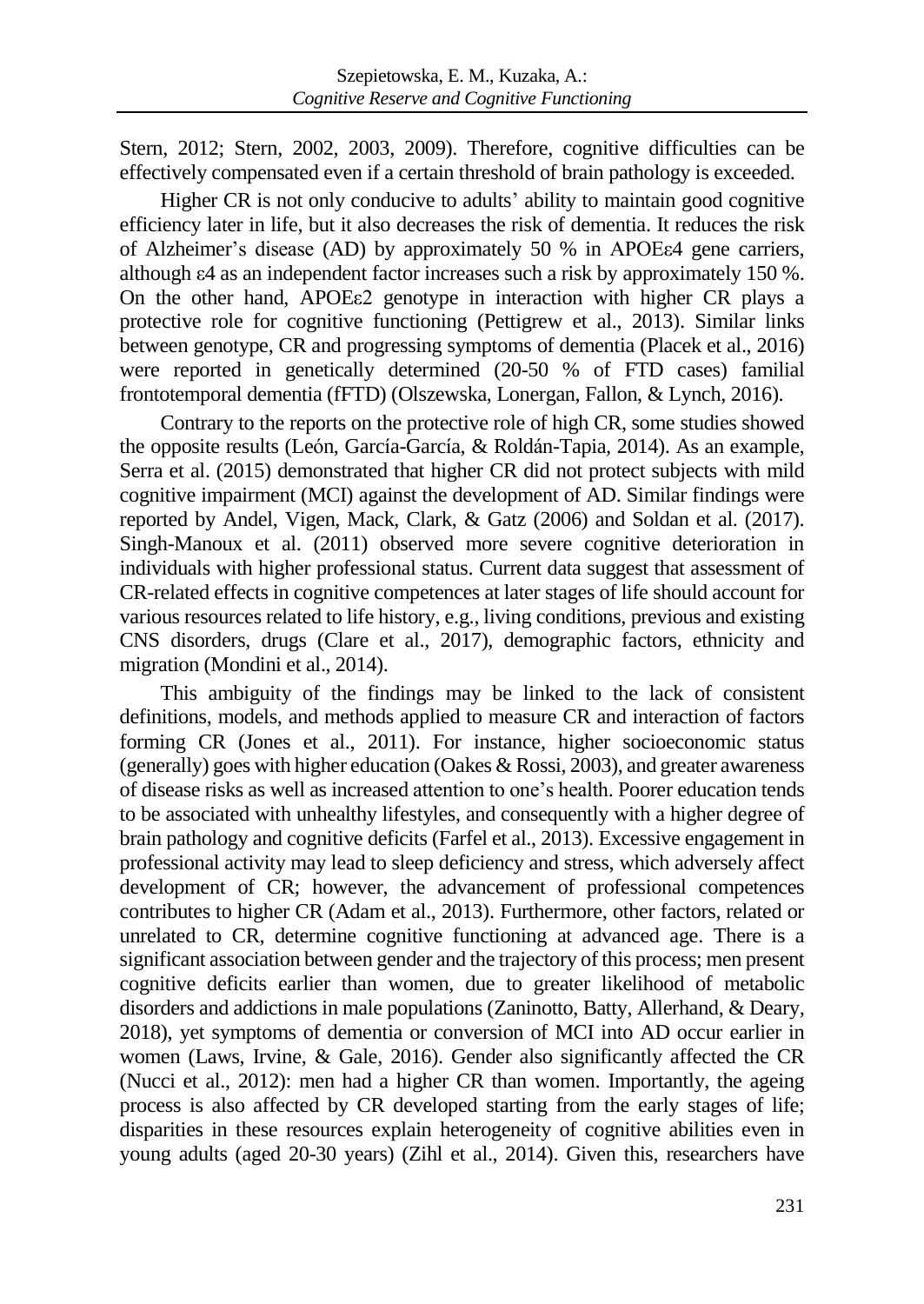postulated various ways of enhancing CR during middle and late adulthood because diverse activities taken up at that time play a protective role for cognitive functions later in life (Blondell, Hammersley-Mather, & Veerman, 2014; Clare et al., 2017; Ferreira et al., 2017).

The methods applied to examine relationships between CR and cognitive functions may also explain the inconsistent findings (Grotz, Seron, Van Wissen, & Adam, 2017; Szepietowska, 2019). Generally, CR level is measured using self-report techniques (Nucci et al., 2012; Rami et al., 2011). A subjective rating of one's current and past situation depends on the interaction of a number of factors: cognitive condition, depression intensity, age, gender, and neurological determinants (Grotz et al., 2017) and is affected by the structure of the self-report tool (Knäuper et al., 2016).

Two purposes were defined for the current study, taking into account the earlier findings. The main purpose was to investigate whether the level of CR, intensity of depression, age, and health status could be recognised as predictors of cognitive competences in adults. It was hypothesised that lower CR would significantly predict lower level of cognitive functions. In view of the evidence reported in the literature and showing relations between CR and health status, age, gender and depression intensity, the study was additionally designed to further examine these relations. It was anticipated that there would be correlations between CR and depression intensity, as well as between CR and age, and that CR would be differentiated by gender and health status.

### **Method**

### **Participants**

Polish adults aged  $40 - 85$  years, were invited to take part in the study. Eligibility criteria included: written consent as well as health and cognitive status required for active participation in the study. The subjects were excluded if they had a diagnosis of dementia, psychiatric diseases, addictions, and chronic somatic disorders. The relevant data were obtained from medical records, from the participants and their relatives. The analyses took into account data of 120 subjects, ranging in age from 40 to 84 years ( $M = 57.42$ ;  $SD = 10.48$ ;  $Me = 54.0$ ). The study group predominantly comprised women (62.5 %), married people (88.3 %), employed individuals (65 %), people with hypertension (60 %) pharmacologically controlled, and people with secondary education (53.3 %). The participants differed significantly in terms of years of education (range from 4 to 27; *M =* 13.7; *SD =* 4.26; *Me =* 12.0).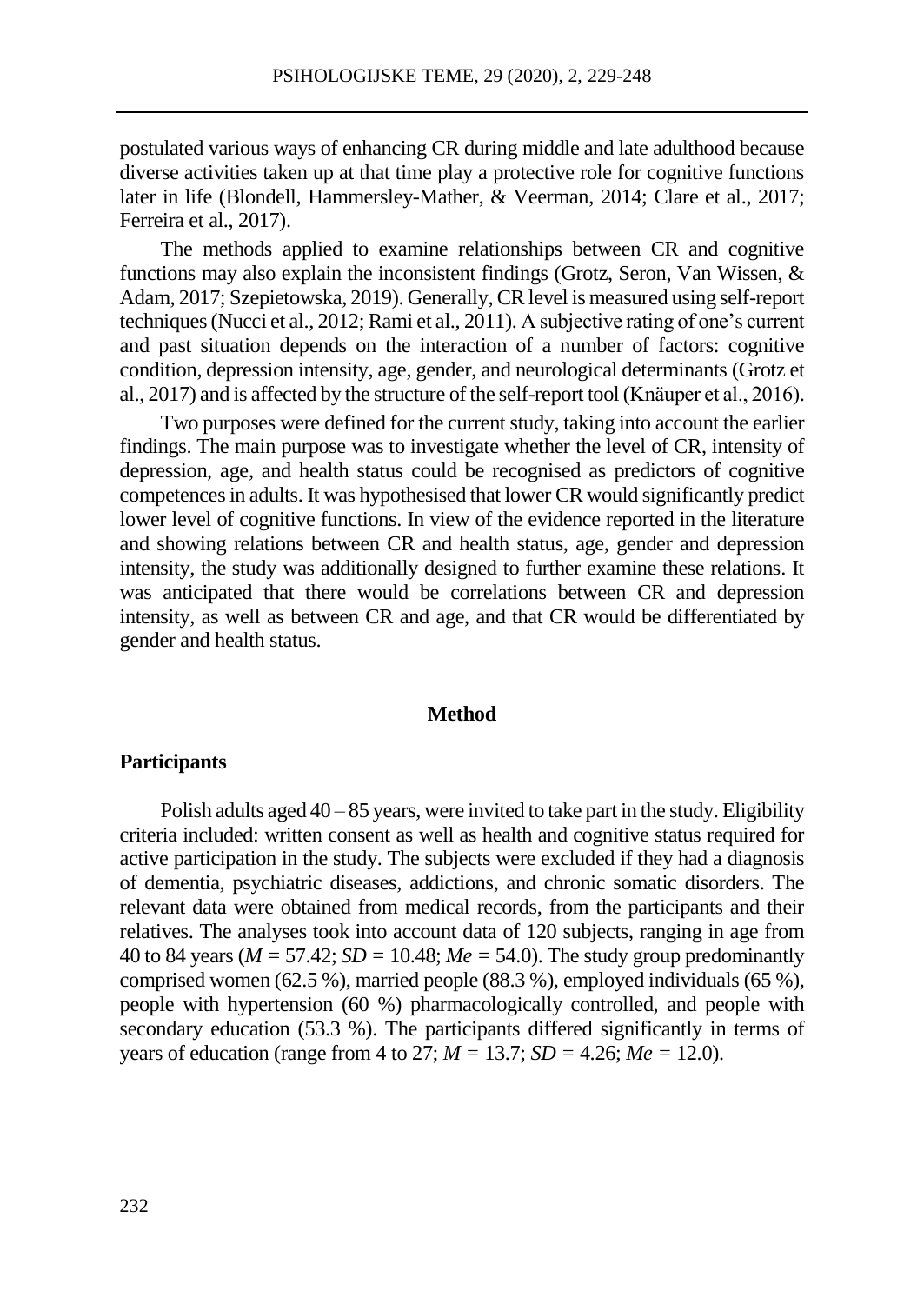# **Questionnaires and Cognitive Tests**

The following measures were used:

*Questionnaire related to demographic data and health status* included past and present medical conditions and their types.

A modified version of the *Cognitive Reserve Index questionnaire* (CRIq) (Nucci et al., 2012) comprises data related to education (years of education and level of education), working activity, and leisure time activity. The modified version used in this study includes statements relating to the present economic status, physical activity (in childhood and adolescence and after 18 years of age), community involvement (voluntary work for relatives and social organisations, etc. in childhood and adolescence and after 18 years of age), and current self-reliance in daily life. The participants were asked to choose items which, in their opinion, most accurately described their activity. The rating was expressed on a scale, from 0 to 4 points, whereby: *0 score* reflected no activity or low level of activity in a given area (once in 10 years), extremely low economic status and necessity to seek social support in daily life; *1 point* reflected very low frequency of activity (once in a few years), poor economic status and necessity to seek social support in some situations of everyday life; *2 points* reflected occasional activity (once a year), satisfactory economic status and an occasional need for social support; *3 points* reflected activity performed at least once a month, good economic status, significant degree of self-reliance and no need for social support; *4 points* reflected activity performed systematically, i.e., at least once a week, very good economic status and complete self-reliance. Higher score (maximum of 28 points) reflected greater activity. The final CR index was calculated as a total score comprising: education (1 point = primary; 2 points = secondary; 3 points = higher), work status (0 point = unemployed/retired, 1 point = employed person); activity in various areas of life (scores in the range of 0-28 points). The theoretical results representing CR level were in the range from 1 point (minimum) to 32 points (maximum).

Cognitive functions were assessed using the following measures:

Subtests of the Polish version of Wechsler Adults Intelligence Scale (WAIS-R PL): *Vocabulary, Digit Span Forward* and *Digit Span Backward* (Brzeziński et al., 2004). Digit Span Forward subtest allows to determine efficiency of immediate (verbal) memory, Digit Span Backward subtest assesses working memory, and Vocabulary subtest assesses semantic memory and linguistic competence.

Five verbal fluency tasks (animals, verbs, words starting with the letter 'K', two emotional fluency tasks – joy and fear) assessed efficiency of semantic memory and executive functions (Strauss, Sherman, & Spreen, 2006) and for them a summarised score was calculated.

*Montreal Cognitive Assessment Scale,* MoCA (Nasreddine et al., 2005). MoCA is used as a screening measure for detecting cognitive deficits (e.g. MCI). MoCA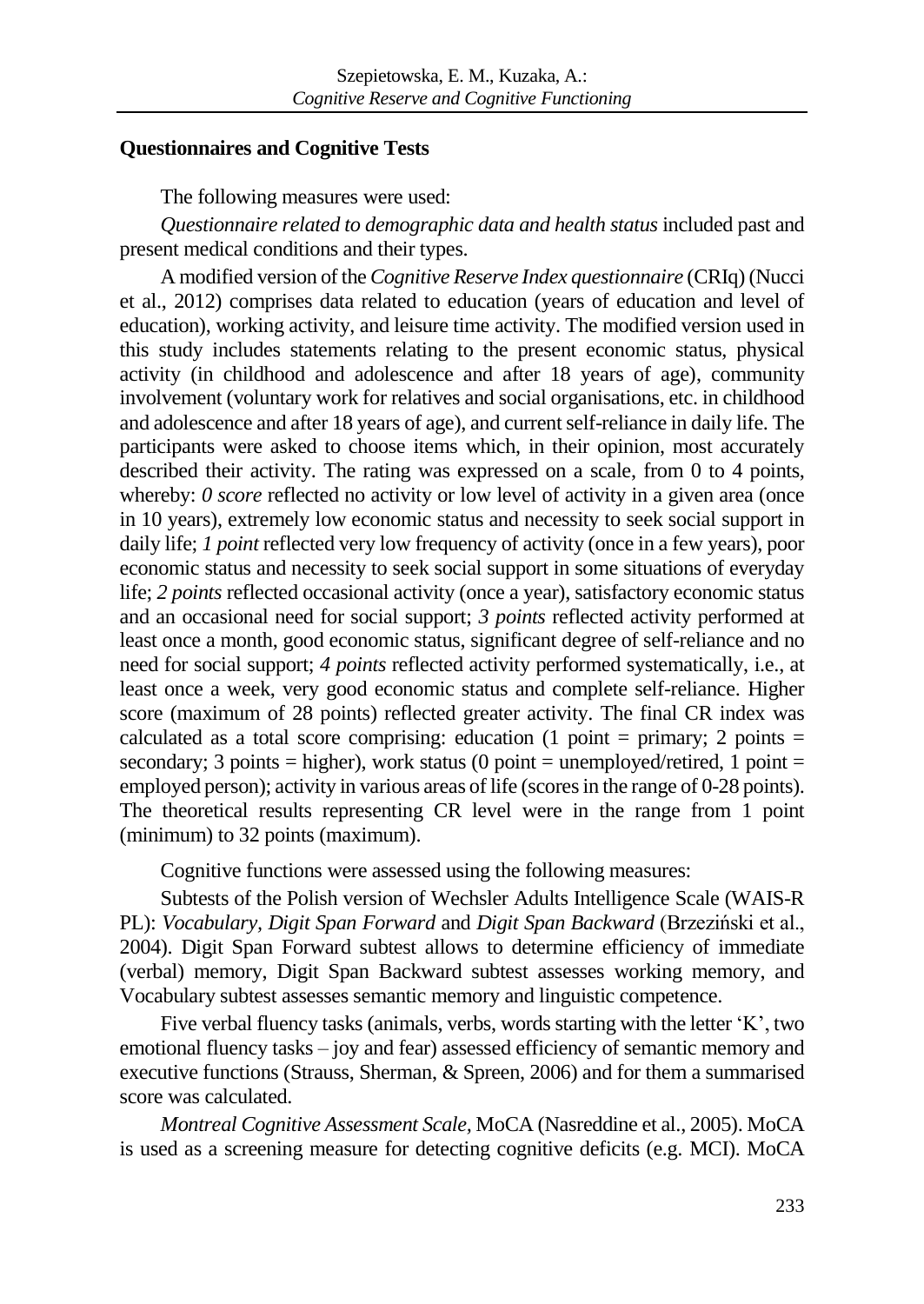scores range between 0 and 30; a score of 26 and over reflects a lack of cognitive difficulties.

*The self-report Dysexecutive Questionnaire*, DEX-S. DEX-S is a part of the test battery Behavioural Assessment of the Dysexecutive Syndrome (Wilson, Alderman, Burgess, Emslie, & Evans, 1996). The subject rate 20 items regarding the difficulties encountered during activities involving executive functions, e.g., "*I have trouble making decisions or deciding what I want to do*". Ratings are given on a 5-point scale scale  $(0 = never, 4 = very often)$ . A maximum score (80 points) reflects high subjective executive difficulties, a low score corresponds to a lack of subjective executive difficulties.

Polish version of *Beck Depression Inventory II* (BDI II) for assessment of depressive mood intensity (Beck, Steer, & Brown, 2019) consists of 21 items, divided into groups based on names of symptoms (e.g., Loss of Pleasure, Suicidal Thoughts or Wishes, Loss of Interest). The subject is asked to assess the intensity of a given symptom in the last two weeks, on a scale from 0 to 3 (e.g., Loss of Pleasure: 0 point: *I get as much pleasure as I ever did from the things I enjoy*; 1 point: *I don't enjoy things as much as I used to*; 2 points: *I get very little pleasure from the things I used to enjoy*; 3 points: *I can't get any pleasure from the things I used to enjoy*). A raw score exceeding 25 points indicates depression, and a score of more than 15 points suggests a clinically significant depressed mood.

### **Procedure**

The study was approved by the University Research Ethics Committee (no. 13/2018). The study procedure is consistent with the rules of Ethical and Professional Code of the Polish Psychological Association. Participation in the study was voluntary. Each subject was assessed during two individual meetings, held at a university facility or at home (at the subjects' request), with no assistance of family members. Data related to CR were collected during the first meeting, and the cognitive tests and BDI II were performed during the second meeting.

#### **Results**

Statistical analyses were performed using SPSS version 24. At the first stage, the method of k-means clustering was applied and the subjects' scores in the cognitive tasks (WAIS subtests, verbal fluency, MoCA) were divided into two clusters corresponding to higher and lower cognitive level (HCL and LCL, respectively). Results of these groups were compared relative to demographic and clinical data as well as CR. The related analyses were performed using Student's *t*test for quantitative data with normal distribution (based on the results of Shapiro-Wilk test); additionally, effect size (Cohen's *d*) was calculated. Relationships between the level of cognitive competences and the qualitative variables were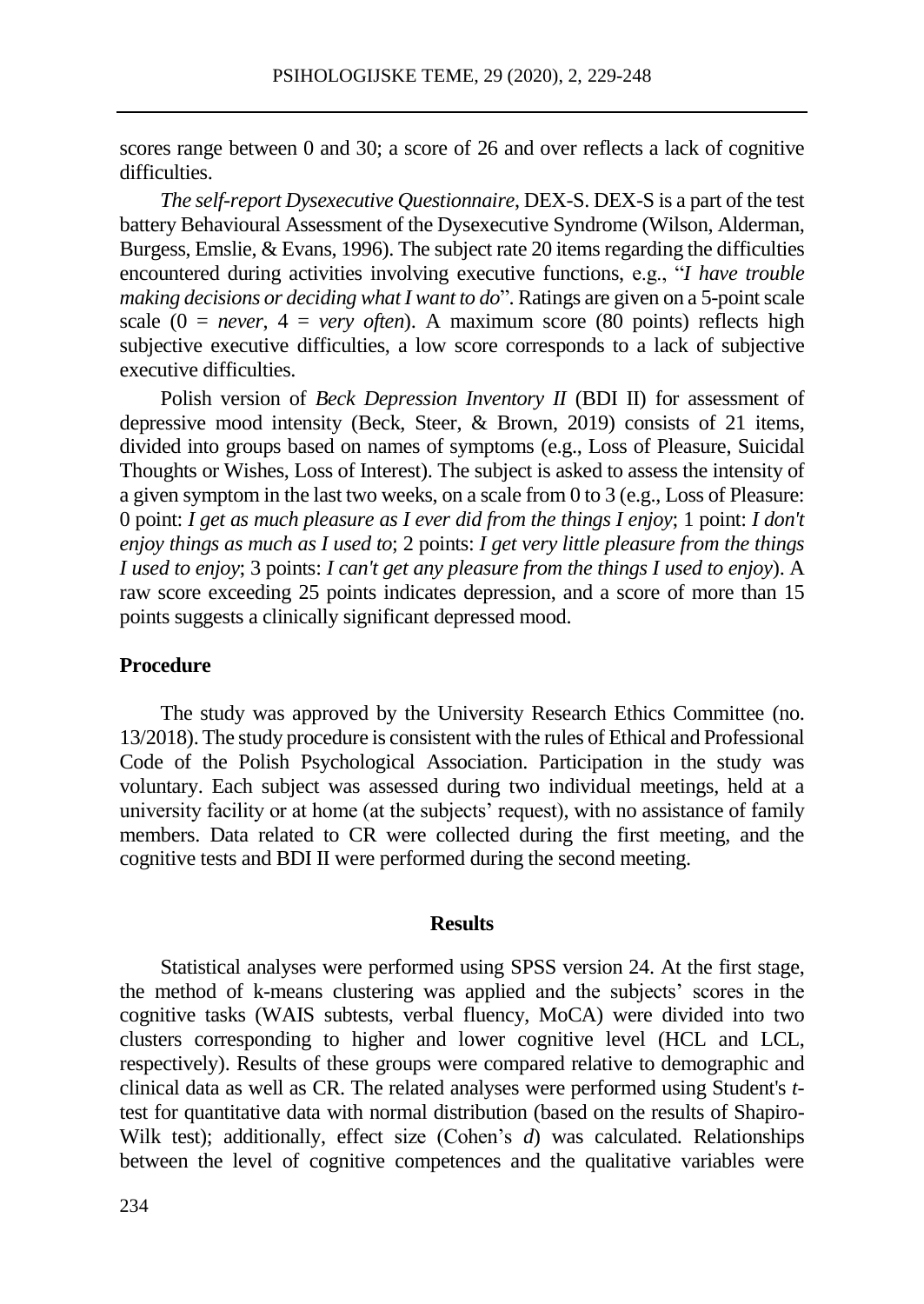assessed using Pearson's  $\chi^2$  test. Ultimately, forward selection method was applied to calculate logistic regression with interaction effect; additionally, odds ratios (*OR*) were computed, independent variables being age, CR level, cardiovascular status (hypertension / no hypertension), depression intensity, and dependent variable being the level of cognitive competences (coded as follows – lower level:  $LCL = 1$ , and higher level:  $HCL = 0$ ). The differences in CR were examined in relation to gender and cardiovascular status, and correlations (Pearson's *r*) were calculated for CR and age and depression level.

The characteristics of higher cognitive level (HCL,  $N = 52$ ) and lower cognitive level (LCL,  $N = 68$ ) groups are shown in Table 1. The LCL subjects were significantly older than the HCL subjects; they acquired higher scores related to depressive mood, corresponding to depressive mood, and lower CR index. The strengths of relationships (Cohen's *d*) between the subjects' classification into the groups and the results are high. Health and occupational status are related to the groups: the unemployed/retired individuals as well as those with hypertension constituted a majority in the LCL group. No differences were observed in selfperceived executive difficulties  $(DEX-S)$  – low scores (low sense of executive deficits) were found in both groups.

Table 1

| Factors                              | LCL $(N = 68)$ |           |           | $HCL (N = 52)$ | Student's <i>t</i> -test                             |  |
|--------------------------------------|----------------|-----------|-----------|----------------|------------------------------------------------------|--|
|                                      | M              | (SD)      | M         | (SD)           | $(p)$ / Cohen's d                                    |  |
| Age                                  | 61.50          | (11.29)   | 52.07     | (6.15)         | $-5.84***/1.04$                                      |  |
| Digits forward                       | 5.52           | (1.90)    | 6.80      | (1.70)         | $3.88***/0.70$                                       |  |
| Digits backward                      | 4.89           | (1.86)    | 6.07      | (2.07)         | $3.27***/0.60$                                       |  |
| Vocabulary                           | 34.15          | (13.36)   | 52.25     | (11.00)        | $7.92***/1.48$                                       |  |
| Verbal fluency<br>(total of 5 tasks) | 59.58          | (14.27)   | 99.34     | (16.50)        | $14.21***/2.58$                                      |  |
| MoCA                                 | 24.90          | (3.90)    | 27.48     | (2.29)         | $4.09***/0.80$                                       |  |
| <b>BDI II</b>                        | 13.57          | (8.60)    | 7.73      | (5.90)         | $-4.19***/0.80$                                      |  |
| DEX-S                                | 20.31          | (10.20)   | 18.34     | (11.23)        | $-1.00$ (.32) ns                                     |  |
| Cognitive reserve (CR)               | 19.73          | (4.40)    | 23.59     | (4.30)         | $4.78***/0.90$                                       |  |
| Demographic variables                | N(%)           |           | N(%)      |                | Pearson's $\chi^2$<br>test with Yates'<br>correction |  |
| Gender                               |                |           |           |                |                                                      |  |
| Female                               | 43 (63.2)      |           | 32(61.5)  |                | $0.04$ (.85) ns                                      |  |
| Male                                 | 25 (36.8)      |           | 20 (38.5) |                |                                                      |  |
| Hypertension                         |                |           |           |                |                                                      |  |
| No                                   | 19 (27.9)      |           | 29 (55.7) |                | $9.51***$                                            |  |
| Yes                                  |                | 49 (72.1) |           | 23 (44.3)      |                                                      |  |

*Characteristics and Comparison of Higher Cognitive Level (HCL) and Lower Cognitive Level (LCL) Groups*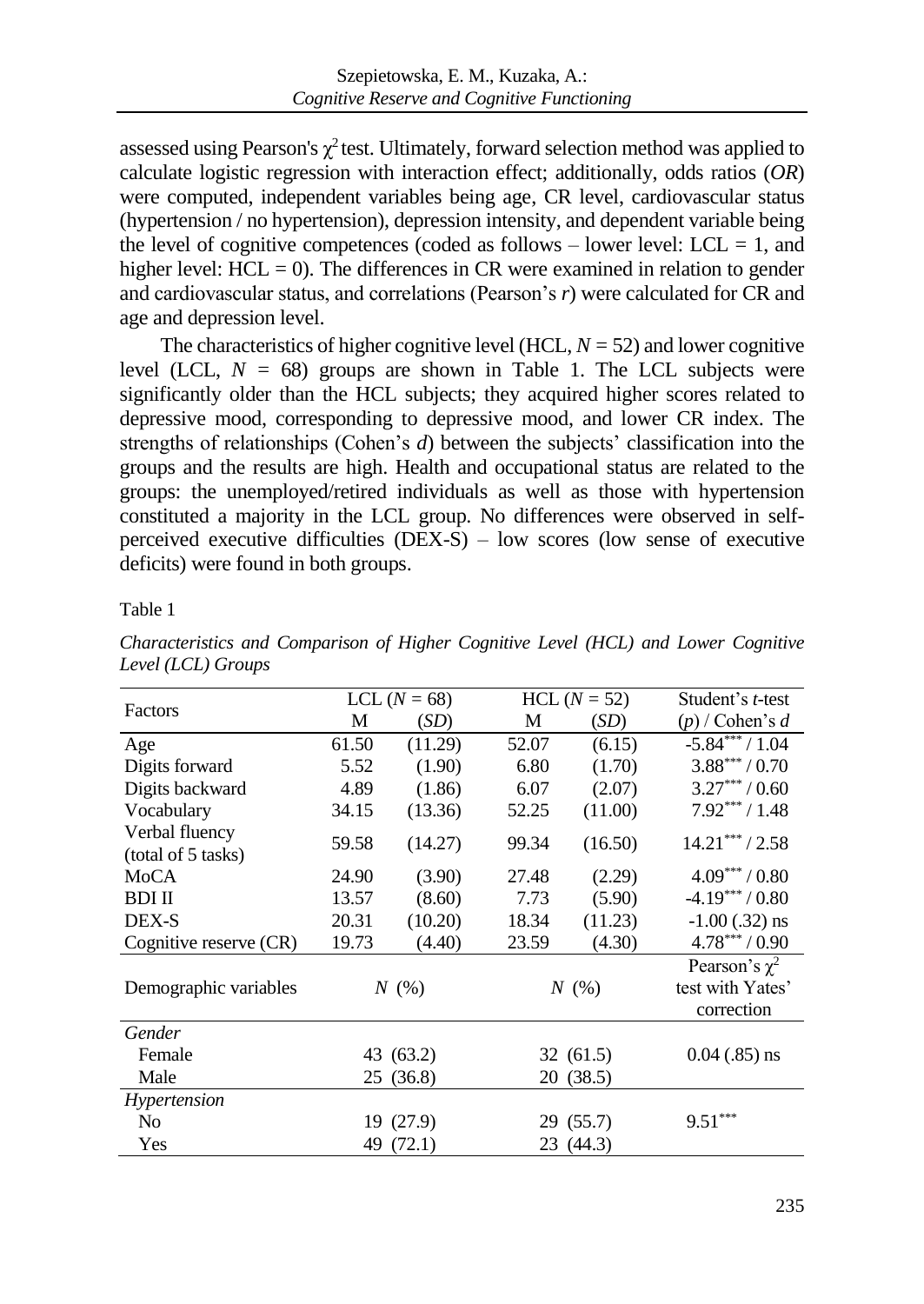| Demographic variables | N(%)      | N(%)       | Pearson's $\chi^2$<br>test with Yates'<br>correction |
|-----------------------|-----------|------------|------------------------------------------------------|
| Occupational activity |           |            |                                                      |
| Unemployed/retired    | 35 (51.4) | 7(13.5)    | $18.71***$                                           |
| Professionally active | 33 (49.6) | 45 (86.5)  |                                                      |
| Marital status        |           |            |                                                      |
| Widowed               | 7(10.3)   | (5.8)<br>3 | $1.44$ (.48) ns                                      |
| Married               | 58 (85.3) | 48 (92.3)  |                                                      |
| Divorced              | (4.4)     | (1.9)      |                                                      |

*Note:* \*\*\**p*  $\leq$  .001; ns – statistically insignificant difference/correlation.

# **Predictors of Cognitive Performance**

The first goal of this study was to investigate whether level of CR, intensity of depression, age and health status are predictors of cognitive competences in adults. It was hypothesised that lower CR would significantly predict lower level of cognitive functions. Logistic regression with interaction effect was computed, independent variables being age, CR level, depression intensity (quantitative variables) as well as cardiovascular status (hypertension: no - yes), and dependent variable being the level of cognitive competences (higher, lower). The data are presented in Table 2. A likelihood of lower scores in cognitive tasks is approximately 14 % lower in the subjects with higher CR ( $OR < 1$ ;  $B = -.14$ ). The risk of cognitive difficulties increases by approximately 0.09 % with age in the subjects with lower CR ( $OR > 1$ ;  $B = .09$ ). The findings showed no interaction between CR and age ( $p =$ .9). The other variables (depression intensity and cardiovascular status) were found to be insignificant and were excluded from the model. The model presents good parameters (sensitivity = 72 %, specificity = 67 %, accuracy = 70 %), yet it is more efficient in classifying the individuals at risk of cognitive deficits compared to those not at risk.

Table 2

*Multivariate Logistic Regression Model (Forward Selection of Likelihood Ratio), and Odds Ratio (OR) for the Level of Cognitive Functioning (Encoded as Follows: LCL = 1, HCL = 0)*

| Factors                      |    | Wald $(Z)$ | 0R<br>Exp(B) | 95 % CI        |             |  |
|------------------------------|----|------------|--------------|----------------|-------------|--|
| Cognitive reserve $(CR) -14$ |    | 7.74       | 0.86         | $< .78 - .96>$ | ∈.01        |  |
| Age                          | 09 | 12.04      | -09          | $<1.04 - 1.15$ | $\leq 0.01$ |  |

*Note. OR* = odds ratio; Cl = confidence interval;  $\chi^2$  for the model 36.13 *p* = .001; -2 logarithm of [likelihood](https://www.google.pl/search?q=logarithm+of+likelihood+in+Multivariate+logistic+regression+model&spell=1&sa=X&ved=0ahUKEwjMveSfuufZAhVJFSwKHcFQAM4QkeECCCQoAA) = 131.08;  $R^2$ <sub>Cox & Snell</sub> = .26;  $R^2$  Nagelkerke= .35;  $\chi^2$  Hosmer and Lemeshow test = 9.05,  $p = .3$ ; percentage of correct classifications 70.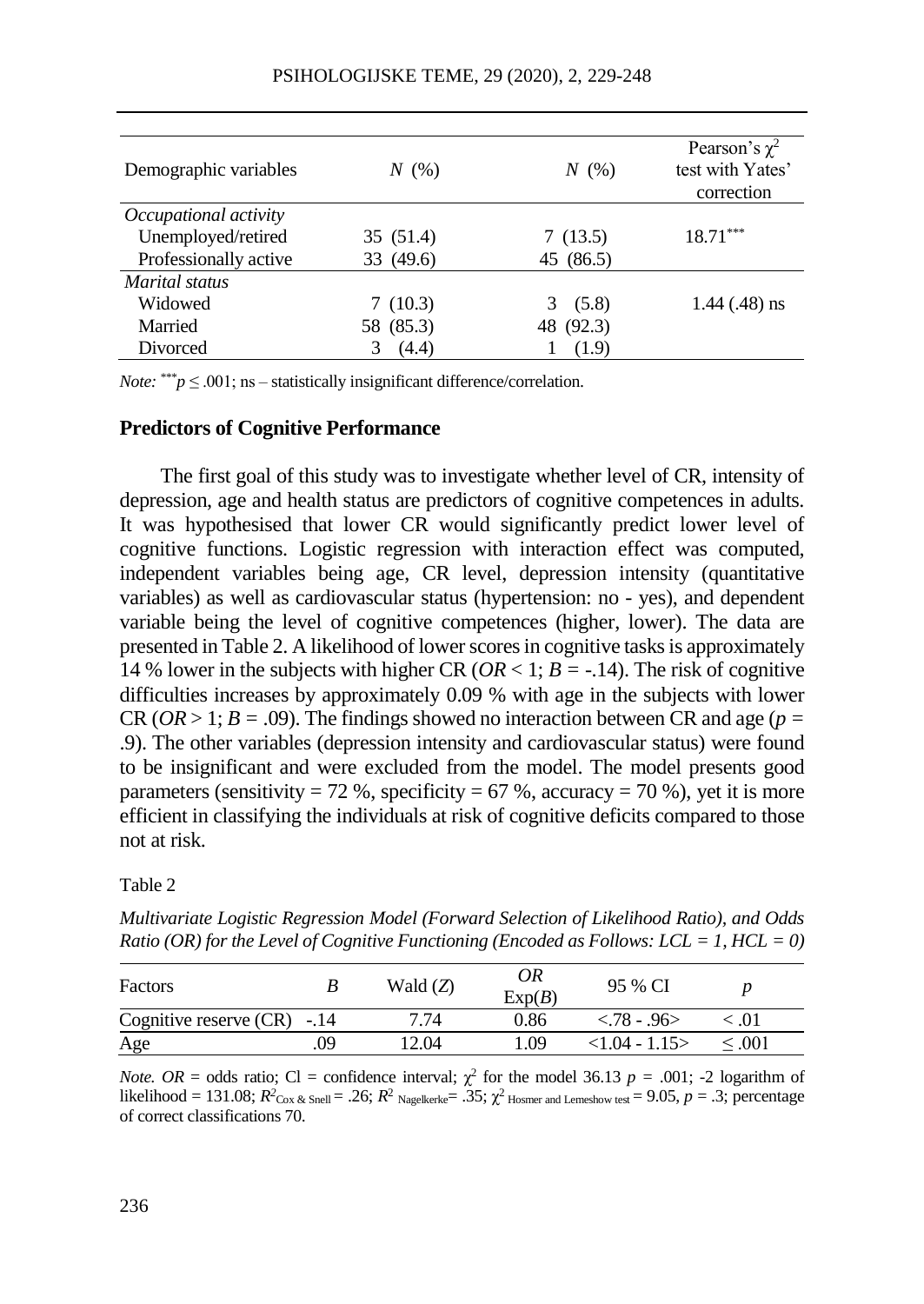# **Relationships between CR and Gender Differences, Hypertension, Depression and Age**

The analyses were also designed to identify relationships between CR and gender, health status, intensity of depression and age.

*CR and Gender Differences.* All the results of the women  $(N = 75)$  and men  $(N$  $=$  45) were compared. No differences were shown in relation to age and in the results of cognitive tasks and BDI-II ( $p \ge 0.05$ ), yet the men ( $M = 22.9$ ,  $SD = 4.7$ ) differed from the women ( $M = 20.5$ ,  $SD = 4.7$ ) in the value of CR ( $t = -2.6$ ,  $p < .05$ ). This effect was also significant in the HCL group ( $t = -2.0$ ,  $p < .01$ ), where the CR index was higher in the men ( $M = 25.6$ ,  $SD = 4.2$ ) than in the women ( $M = 22.3$ ,  $SD = 3.8$ ), while in the LCL group no statistically significant differences ( $t = -1.19$ ,  $p \ge 0.05$ ) were observed between the women  $(M = 19.2, SD = 4.8)$  and the men  $(M = 20.6, SD)$  $= 3.6$ ).

*Relationships between Health Status, CR and Cognitive Functioning.* The subjects with hypertension (HTN) did not differ in terms of CR  $(M = 20.8, SD = 4.8)$ from the healthy (H) individuals ( $M = 22.4$ ,  $SD = 4.6$ ,  $t = -1.93$ ,  $p \ge 0.05$ ). Also, they achieved comparable to healthy results in Digit Span Forward ( $M_{\text{HT}N} = 5.91$ ,  $SD =$ 1.89;  $M_H = 6.35$ ,  $SD = 1.94$ ;  $t = 1.22$ ,  $p \ge .05$ ) and in DEX-S ( $M_{\text{HTN}} = 20.5$ ,  $SD =$ 10.55;  $M_H = 17.89$ ,  $SD = 10.75$ ;  $t = -1.31$ ,  $p \ge 0.05$ ). On the other hand, their scores were lower in the verbal fluency tests  $(M_{\text{HTN}} = 69.45, SD = 21.59; M_{\text{H}} = 87.85, SD =$  $25.91$ <sub>;</sub> $t = 4.22$ ,  $p \le 0.001$ ), Digit Span Backwards ( $M_{\text{HTN}} = 4.93$ ,  $SD = 1.46$ ;  $M_{\text{H}} = 6.12$ , *SD* = 2.52;  $t = 3.27$ ,  $p \le 0.01$ ), and in MoCA test ( $M_{\text{HTN}} = 25.16$ , *SD* = 3.77;  $M_{\text{H}} =$ 27.39*, SD* = 2.68*;*  $t = 3.77$ ,  $p \le 0.001$ ), and higher in BDI II ( $M_{\text{HTN}} = 12.55$ , *SD* = 8.16*;*  $M_H = 8.77$ ,  $SD = 7.45$ ;  $t = -2.57$ ,  $p \le .05$ ).

*CR, Depression and Age.* The findings show a significant correlation  $(r = -.44, ...)$ *p* ≤ .001) between depression intensity and CR: a higher level of CR is related to decreased intensity of depressive mood. Furthermore, the level of CR decreases with age ( $r = -0.38$ ,  $p \le 0.001$ ), and the strength of the relationship is higher in HCL ( $r = -$ .36,  $p \le 0.005$ ) than in LCL ( $r = -0.21$ ,  $p \le 0.05$ ). Moreover, a higher level of depression is associated with poorer performance in Digit Span Forwards ( $r = -.31, p \le .001$ ), Digit Span Backwards (*r* = -.36, *p ≤* .001), Vocabulary (*r* = -.44, *p ≤* .001), MoCA (*r*   $=$  -.54,  $p \le 0.001$ ) and verbal fluency ( $r = -0.46$ ,  $p \le 0.001$ ).

### **Discussion**

The current study was mainly designed to determine whether level of CR, intensity of depression, age and health status may be recognised as predictors of cognitive competences in adults.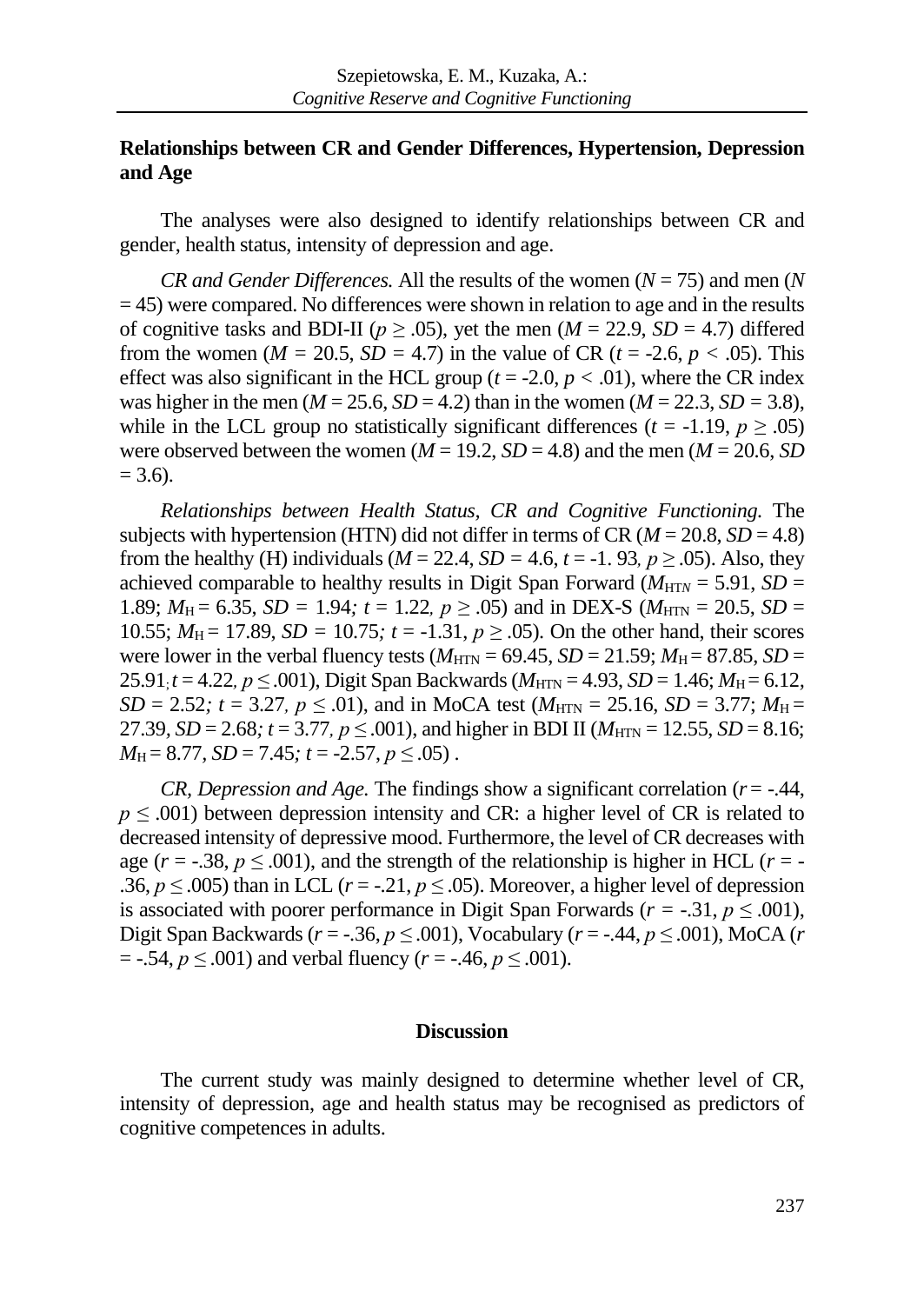# **Predictors of Cognitive Performance**

Based on earlier research findings it was anticipated that the lower level of CR would predict poorer cognitive capacities in adult Poles. The results of logistic regression analysis showed that higher CR decreases the likelihood of poorer scores achieved in cognitive tests by adults. This result is consistent with studies which reported higher CR in individuals with better overall cognitive efficiency assessed using screening methods (MoCA, Mini-Mental State Examination - MMSE) (Kang et al., 2018), and in subjects with higher abilities in various cognitive domains, e.g., memory (Frankenmolen et al., 2018), as well as visuospatial and executive functions (Roldán-Tapia et al., 2012; Roldán-Tapia et al., 2017). This positive association was found even though the studies applied a variety of CR indicators, such as isolated factors, e.g., leisure activity (Mella et al., 2017), years of education (Farfel et al., 2013; Roldán-Tapia et al., 2017), professional activity (Adam et al., 2013), intellectual and physical activity (Blondell et al., 2014; Cheng, 2016), community involvement (Amieva et al., 2010; Di Napoli et al., 2014; James, Wilson, Barnes, & Bennett, 2011; Scarmeas, & Stern, 2003), or indexes or summary scores acquired in various questionnaires (Grotz et al., 2017; Nucci et al., 2012; Opdebeeck et al., 2016; Pinto & Tandel, 2016). Furthermore, lower level of CR is associated with lower cognitive efficiency in healthy adults (Corral et al., 2006).

Although it is optimistic, the findings should be approached with caution. Longitudinal studies showed that higher CR corresponds to faster cognitive decline in subjects with AD, or more rapid conversion of MCI into AD (Andel et al., 2006; Soldan et al., 2017). This is because higher CR allows to cover up difficulties owing to effective compensatory mechanisms; however, once these are exhausted, expression of the deficits is clearly visible (Stern, 2002, 2003, 2009; Weiler et al., 2018). Hence, the level of CR reflects abilities acquired previously, giving shape to current cognitive performance rather than predicting the related capacities in the future (Tucker-Drob et al., 2009).

It was shown that age was a CR-independent factor contributing to the development of cognitive difficulties. The likelihood of cognitive efficiency deterioration is not high (odds ratio  $\approx$  1), but the findings suggest that negative effects of age in cognitive efficiency may predominantly be manifested in the group with lower level of CR. Cognitive decline is a natural aspect of ageing, but, being heterogeneous in nature, it may depend on the level of CR (Corral et al., 2006; Tucker-Drob et al., 2009; Zaninotto et al., 2018; Zihl et al., 2014). In summary, the result of the regression analysis indicates that people with a higher level of CR better cope with cognitive ageing than people with a lower CR.

Both predictors of cognitive efficiency, i.e., CR and age jointly explain from 26 % ( $R^2_{\text{Cox & Snell}} = .26$ ) to 35 % ( $R^2_{\text{Nagelkerke}} = .35$ ) of the variance in the dependent variable, i.e., the level of cognitive efficiency. These findings and the lack of age x CR interaction in the regression analysis may be explained by the presence of latent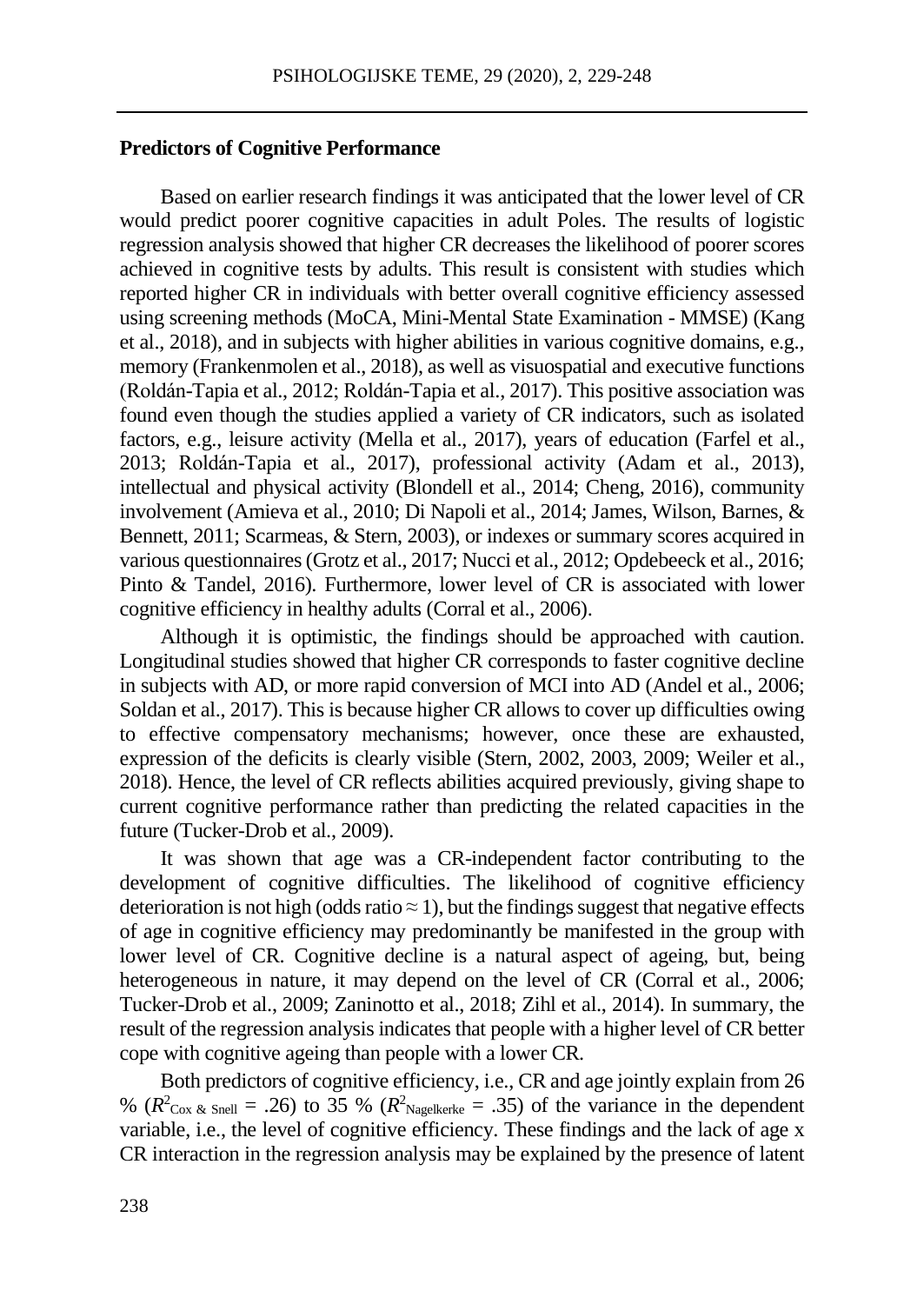factors (gender, level of depression, health status) or their relationships, which were not discussed in the classic single-factor CR model (Stern, 2002, 2003, 2009), but are considered in more recent research (Jones et al., 2011). For example, Satz, Cole, Hardy, & Rassovsky (2011) proposed a four-factor model suggesting that CR comprises social and cognitive experiences and activity (education, social network, intellectual activity), yet these rely on other components of CR, i.e., overall intelligence, cognitive competences (attention, psychomotor speed) and efficiency of executive functions. A higher level of these, in turn, contributes to various forms of activity, consequently increasing the CR level (Puente, Lindbergh, & Miller, 2015). Recognising that CR, in addition to life activities, also includes intellectual competences usually treated as an effect of CR, may lead to a modified understanding of cause-and-effect relationships and new methodological approaches, particularly in longitudinal studies.

# **Relationships between CR and Gender Differences, Hypertension, Depression and Age**

In the light of the above considerations, very interesting results are derived from correlation analyses showing a negative relationship between age and CR, i.e., CR decreases with age. This may suggest that the older participants' life activity is indeed decreasing, or this may be only their subjective opinion, or perhaps they do not remember many episodes from their own lives. This effect was found in the whole group and mainly in the HCL group, which may suggest that critical assessment of one's activity is linked to better cognitive efficiency (Grotz et al., 2017).

Correlation analyses showed that the intensity of a depressive mood decreases with higher levels of CR. According to the result of multivariate logistic regression, depression intensity as a sole factor, or in interaction with other variables, was not a predictor for cognitive function level. This result may be linked with the fact that the subjects in this study group were found with only mild depression. However, many studies have discussed the relations between CR, cognitive difficulties and depression. Depression promotes cognitive difficulties, and a depressive mood may be caused by cognitive deficits (Brailean et al., 2016). The higher CR mitigates the intensity of depression, as a result contributing to the stability of cognitive capacities (Lee, Park, & Chey, 2018). Individuals with higher CR, predominantly characterised by positive affectivity, can regulate their emotions more effectively; on the other hand, lower CR is linked to negative mood and poorer cognitive efficiency (Bruno, Brown, Kapucu, Marmar, & Pomara*,* 2014). Moreover, data from another study showed that depression mediates the links between CR and the cognitive functions, reducing the positive impact of CR (Szepietowska, 2019). Depression may also lead to negative assessment of selected aspects of CR, e.g., social relations, which has also been confirmed by correlation analyses.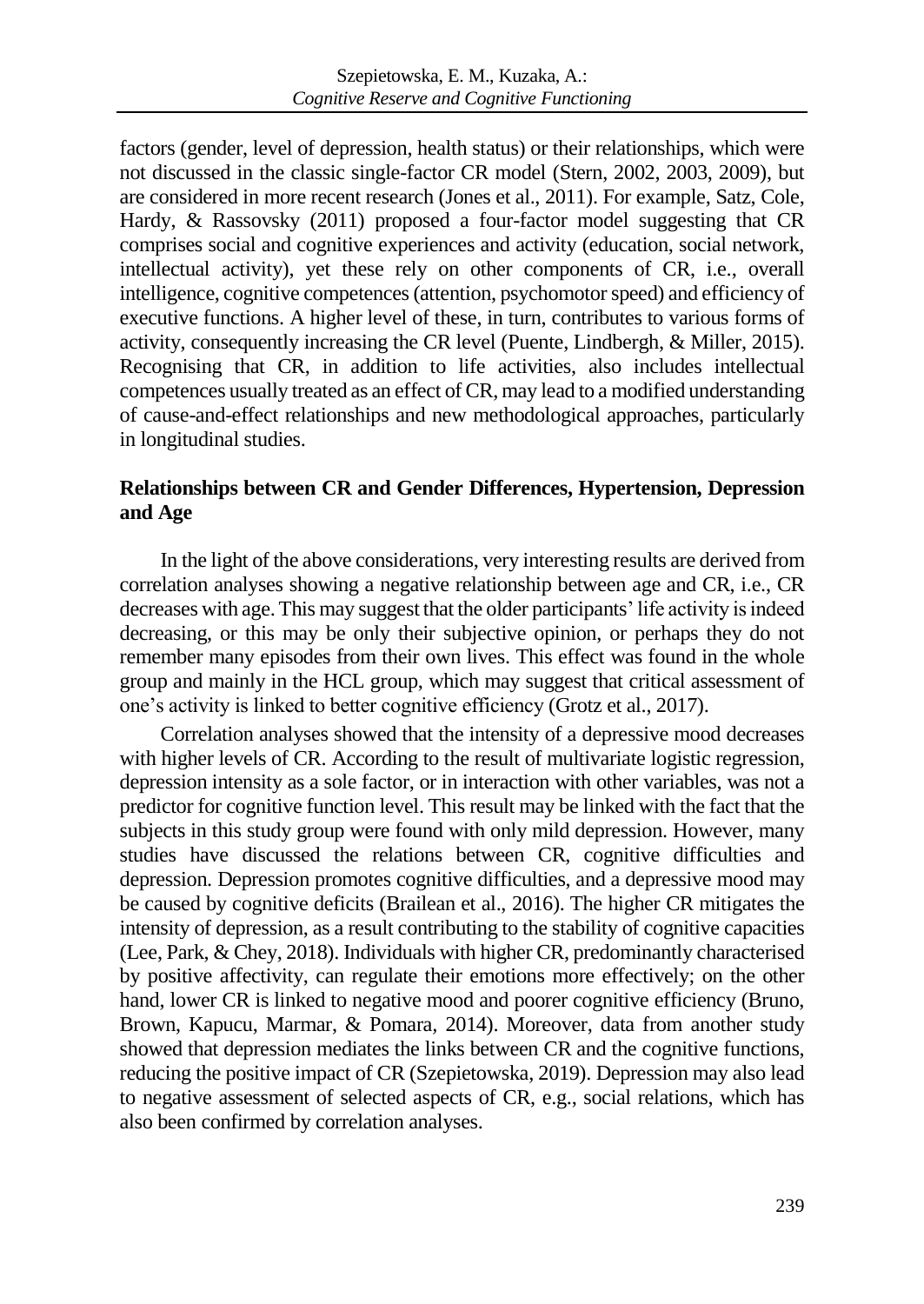Similarly, the present study failed to produce evidence showing that hypertension is a significant predictor of cognitive performance. However, it was demonstrated that the subjects with hypertension obtained poorer scores in some cognitive tasks. Hypertension adversely affects brain reserve (Alipour & Goldust, 2016; Giordano et al., 2012) due to impaired perfusion as well as white matter atrophy in frontal, temporal, and parietal lobes (Novak & Hajjar, 2010), pathology which leads to a decrease in cognitive capacities and an increase of depressive mood (Dufouil, Alperovitch, & Tzourio, 2003). This effect does not have to be strong in individuals with hypertension who are under pharmacologic treatment, which explains the results of regression analysis.

Higher CR was found in the men compared to the women, and the effect was observed in the whole group and in the HCL group, but not in the LCL group. No gender-related differences were shown in the scores in the cognitive tests. A higher CR in men, and lower in women may result from different lifestyle preferences and gender roles (e.g., women giving up education to raise children). A similar result was reported by Nucci et al. (2012). Moreover, findings of numerous studies show that gender in interaction with other (biological and psychosocial) variables significantly modifies cognitive functioning (Gur & Gur, 2002; Singh-Manoux et al., 2011). Cognitive decline occurs earlier in men, due to greater prevalence of metabolic disorders among them (Gur & Gur, 2002; Zaninotto et al., 2018), yet women are in the risk group for AD (Laws et al., 2016) and depression (Lee et al., 2018). A tenyear longitudinal study (Singh-Manoux et al., 2011) showed gender-related differences in cognitive functions even in the initial measurement, while CR (e.g., education, professional status) explained 13-26 % of the variance in results obtained by men, and 10-43 % in the case of women. However, the association between CR and the trajectory of cognitive functioning was the same in both genders. It would be worthwhile to take this factor into account in further studies.

### **Cognitive Reserve: Critical Evaluation of the Methodology**

The findings of the present study are relevant for the discussion focusing on the related models and indicators as well as the role of CR in shaping cognitive efficiency in adulthood and at old age. Cognitive reserve is built from early stages of development and is determined by interactions of various components, including genetic factors. Measurement of CR poses considerable difficulties. Researchers apply various CR indicators, e.g. quantitative, objective data (e.g., years of education) and/or qualitative data (e.g., type of responsibility at work). Assessment of certain data comprised in CR is performed by study participants in a retrospective and subjective manner (Grotz et al., 2017; Szepietowska, 2019), as a result of which the accumulated data may be inaccurate; additionally, the relevant questionnaires do not account for early stages of development and specificity of socio-political circumstances. As an example, the *Working Activity* subscale in the CRIq (Nucci et al., 2012) distinguishes a few levels of intellectual involvement in work (including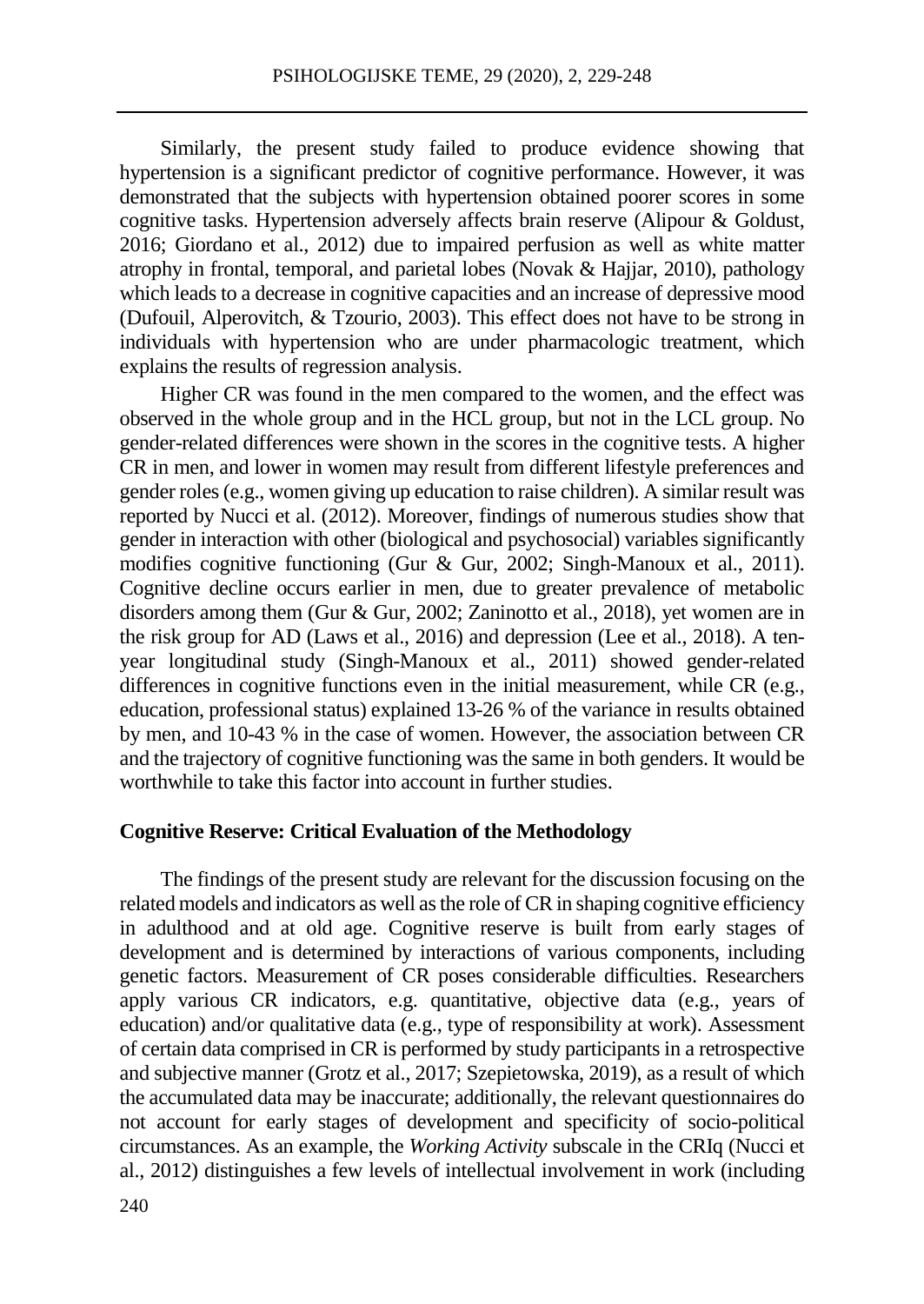e.g. jobs requiring low qualifications), frequently failing to reflect high requirements and training necessary for performing certain tasks. One example is the job of a caregiver, a function which in Poland should be performed by a person with at least secondary or higher education. Given the above, the present study proposed a modified method for calculating CR (i.e., the CR indicators applied included both self-report and objective data – level of education, professional activity). Research findings also showed associations between CR and gender, depression intensity and age. These results suggest that the individual variables mediate or moderate the relation between CR – cognitive functions (Szepietowska, 2019).

#### **Conclusion**

Attention to the effect of CR in cognitive functioning later in life is associated with efforts to find effective strategies to support satisfying ageing, a problem faced by numerous societies (Daffner, 2010; Le Carret et al., 2005; Tucker-Drob et al., 2009). By referring to earlier clinical observations (Blessed et al., 1968; Katzman et al., 1988), the CR construct tries to explain the impact of lifestyle, and its various aspects, on cognitive functioning at later stages of life (Stern, 2002, 2003, 2009, 2012; Tucker & Stern, 2011).

Although the association between CR and current cognitive capacities has been shown, there are no grounds for predicting cognitive efficiency in subsequent years of life. Longitudinal studies, involving large cohorts, would be necessary to verify the hypothesis about the protective effects of higher CR. It has been suggested that CR resources may be enhanced at a later age (Satz et al., 2011). From the viewpoint of cognitive functioning, positive effects are achieved through various forms of cognitive stimulation (Thow et al., 2018), physical activity (Cheng, 2016), as well as by preventing metabolic disorders or withdrawal from social activity (Di Napoli et al., 2014; James et al., 2011), and by treatment of depression (Middleton & Yaffe, 2009) in adults, even after 50 years of age.

In summary, it is necessary to emphasise limitations of the current study, i.e., the small size of the cohort, uneven representation of both genders in the group, and lack of longitudinal measurements. Despite these, we can conclude that age-related cognitive decline is more typical for individuals with lower level of CR and that higher CR decreases a likelihood of lower scores in cognitive tasks at present, but does not allow us to predict the trajectory of ageing in subsequent years of life.

#### **References**

Adam, S., Bonsang, E., Grotz, E., & Perelman, S. (2013). Occupational activity and cognitive reserve: Implications in terms of prevention of cognitive aging and Alzheimer's disease. *Clinical Interventions in Aging, 8*, 377-390. do[i:10.2147/CIA.S39921](https://doi.org/10.2147/CIA.S39921)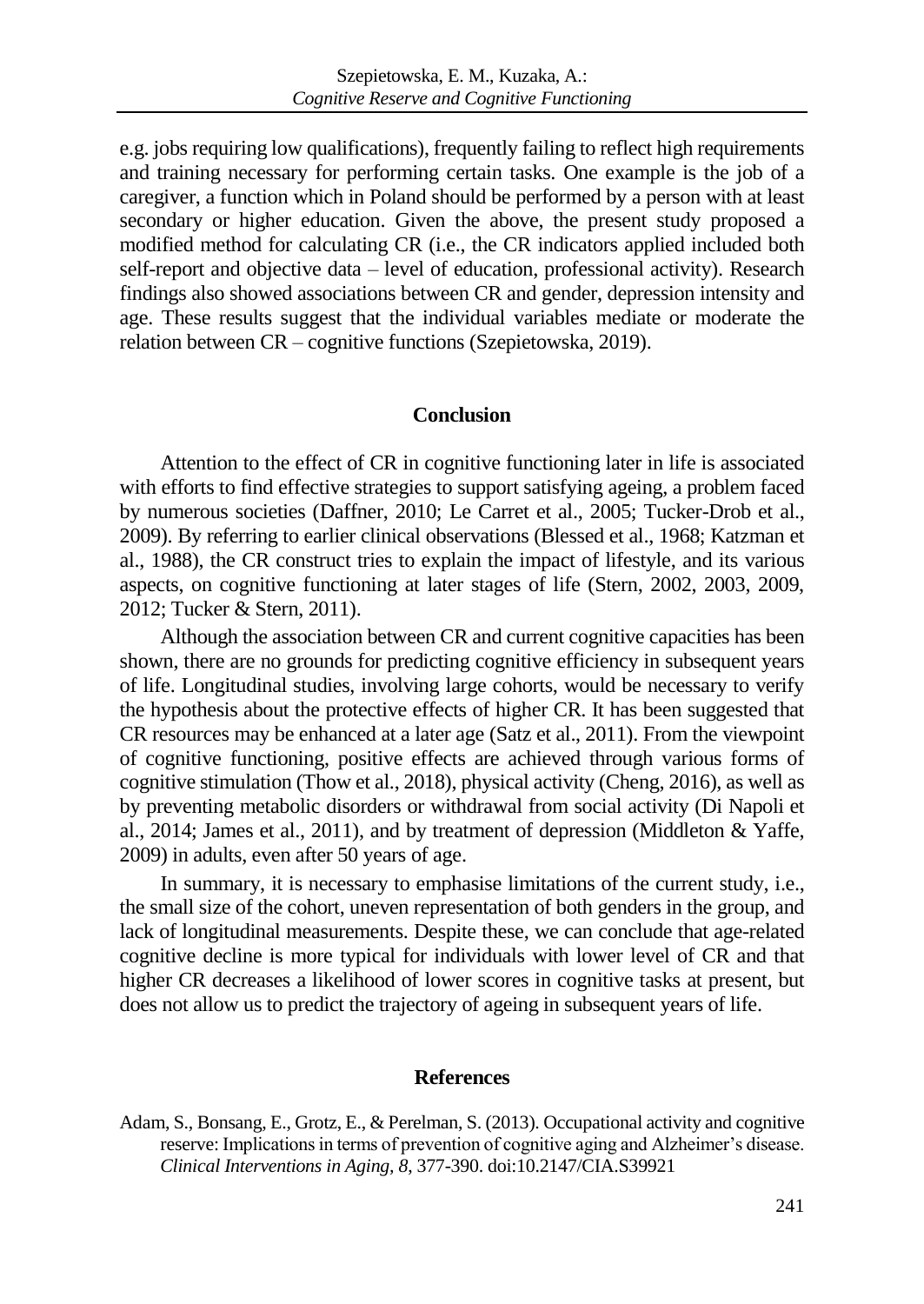- Alipour, H., & Goldust, M. (2015). The association between blood pressure components and cognitive functions and cognitive reserve. *Clinical and Experimental Hypertension, 38*(1), 95-99. doi:10.3109/10641963.2015.1047946
- Amieva, H., Stoykova, R., Matharan, F., [Helmer, C.](https://www.ncbi.nlm.nih.gov/pubmed/?term=Helmer%20C%5BAuthor%5D&cauthor=true&cauthor_uid=20807876), [Antonucci, T.](https://www.ncbi.nlm.nih.gov/pubmed/?term=Antonucci%20TC%5BAuthor%5D&cauthor=true&cauthor_uid=20807876) C., & Dartigues, J. F.  $(2010)$ . What aspects of social network are protective for dementia? Not the quantity but the quality of social interactions is protective up to 15 years later. *Psychosomatic Medicine*, *72*[\(9\), 905-911.](https://journals.lww.com/psychosomaticmedicine/toc/2010/11000) doi[:10.1097/PSY.0b013e3181f5e121](https://doi.org/10.1097/PSY.0b013e3181f5e121)
- Andel, R., Vigen, C., Mack, W., Clark, L. J., & Gatz, M. (2006). The effect of education and occupational complexity on rate of cognitive decline in Alzheimer's patients*. Journal of International Neuropsychological Society, 12*, 147-152. do[i:10.1017/](https://doi.org/10.1017/S1355617706060206) [S1355617706060206](https://doi.org/10.1017/S1355617706060206)
- Beck, A. T., Steer, R. A., & Brown, G. (2019). *BDI-II. Podręcznik [BDI-II. Mannual].* Warszawa: Pracownia Testów Psychologicznych PTP.
- Blessed, G., Tomlinson, B., & Roth, M. (1968). The association between quantitative measures of dementia and of senile change in the cerebral grey matter of elderly subjects. *British Journal of Psychiatry,114*, 797-811. doi[:10.1192/bjp.114.512.797](https://doi.org/10.1192/bjp.114.512.797)
- Blondell, S., Hammersley-Mather, R., & Veerman, L. (2014). Does physical activity prevent cognitive decline and dementia? A systematic review and meta-analysis of longitudinal studies. *BMC Public Health, 14,* 510. http://www.biomedcentral.com/1471-2458/ 14/510
- Brailean, A., Comijs, H., Aartsen, M., Prince, M., Prina, M., Beekman, M., & Huisman, M. (2016). Late-life depression symptom dimensions and cognitive functioning in the Longitudinal Aging Study Amsterdam (LASA). *Journal of Affective Disorders, 201*, 171-178. do[i:10.1016/j.jad.2016.05.027](https://dx.doi.org/10.1016%2Fj.jad.2016.05.027)
- Bruno, D., Brown, A., Kapucu, A., Marmar, Ch., & Pomara, N. (2014). Cognitive reserve and emotional stimuli in older individuals: Level of education moderates the age-related positivity effect. *Experimental Aging Research, 40*(2), 208-223. do[i:10.1080/](https://doi.org/10.1080/0361073X.2014.882212) [0361073X.2014.882212](https://doi.org/10.1080/0361073X.2014.882212)
- Brzeziński, J., Gaul, M., Hornowska, E., Jaworowska, A., Machowski, A., & Zakrzewska, M. (2004). *Skala Inteligencji D. Wechslera dla Dorosłych. Wersja zrewidowana – renormalizacja WAIS-R (PL) [D. Wechsler Intelligence Scale for Adults. Revised version – WAIS-R renormalization (PL)].* Warszawa: Pracownia Testów Psychologicznych Polskiego Towarzystwa Psychologicznego.
- Butters, M., Young, J., Lopez, O., [Aizenstein, H.](https://www.ncbi.nlm.nih.gov/pubmed/?term=Aizenstein%20HJ%5BAuthor%5D&cauthor=true&cauthor_uid=18979948) J.[, Mulsant, B.](https://www.ncbi.nlm.nih.gov/pubmed/?term=Mulsant%20BH%5BAuthor%5D&cauthor=true&cauthor_uid=18979948) H, [Reynolds, C.](https://www.ncbi.nlm.nih.gov/pubmed/?term=Reynolds%20CF%203rd%5BAuthor%5D&cauthor=true&cauthor_uid=18979948) F. 3rd, … [Becker, J. T.](https://www.ncbi.nlm.nih.gov/pubmed/?term=Becker%20JT%5BAuthor%5D&cauthor=true&cauthor_uid=18979948) (2008). Pathways linking late-life depression to persistent cognitive impairment and dementia. *Dialogues in Clinical Neuroscience, 10*(3), 345-357.
- Cheng, S. T. (2016). Cognitive reserve and the prevention of dementia: The role of physical and cognitive activities. *[Current Psychiatry Reports,](https://www.ncbi.nlm.nih.gov/pubmed/27481112) 18*(9), 85. doi:10.1007/s11920- 016-0721-2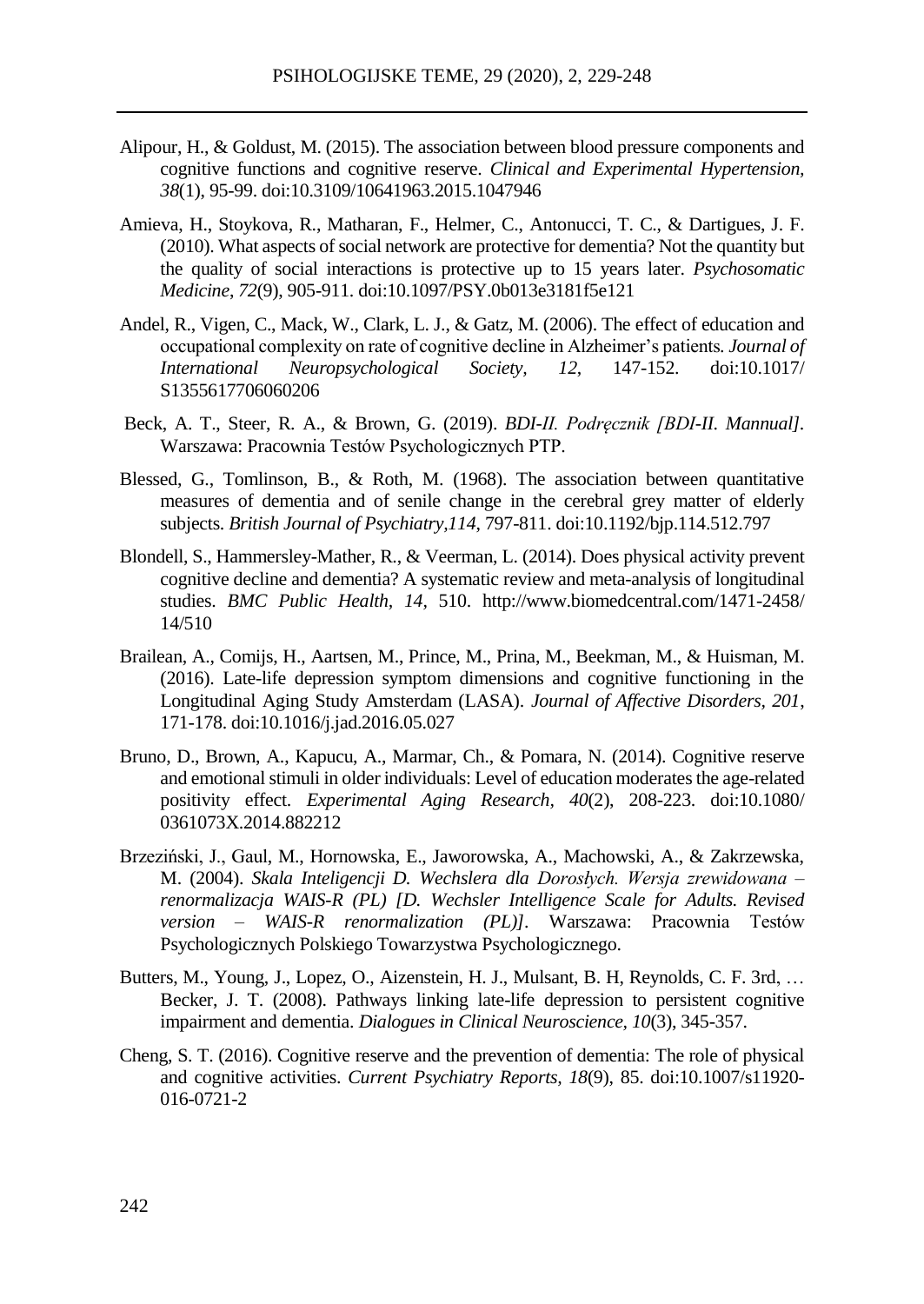- Clare, L., Wu, Y., Teale, J., MacLeod, C., Matthews, F., Brayne, C., & Woods, B. (2017). Potentially modifiable lifestyle factors, cognitive reserve, and cognitive function in later life: A cross-sectional study. *PLoS Medicine, 14*(3), e1002259. doi:10.1371/journal. pmed.1002259
- Corral, M., Rodriguez, M., Amenedo, E., Sanchez, J., & Diaz, R. (2006). Cognitive reserve, age, and neuropsychological performance in healthy participants. *Developmental Neuropsychology, 29*(3), 479-491. do[i:10.1207/s15326942dn2903\\_6](https://doi.org/10.1207/s15326942dn2903_6)
- Daffner, K. (2010). Promoting successful cognitive aging: A Comprehensive Review. *Journal of Alzheimers Disease, 19*(4), 1101-1122. doi:10.3233/JAD-2010-1306
- Długosz, Z. (2011). Population ageing in Europe. *Procedia Social and Behavioral Sciences, 19*, 47-55. [doi:10.1016/j.sbspro.2011.05.106](https://doi.org/10.1016/j.sbspro.2011.05.106)
- Dufouil, C., Alperovitch, A., & Tzourio, C. (2003). Influence of education on the relationship between white matter lesions and cognition. *Neurology, 60*(5), 831-836. do[i:10.1212/01.wnl.0000049456.33231.96](https://doi.org/10.1212/01.wnl.0000049456.33231.96)
- Di Napoli, E., Wu, B., & Scogin, F. (2014). Social isolation and cognitive function in Appalachian older adults*. Research on Aging***,** *36*(2), 161-179. doi:10.1177/ 0164027512470704
- Farfel, J. M., Nitrini, R., Suemoto, C. K., Grinberg, L. T., Ferretti, R. E. L., Leite, R. E. P., … On behalf of the Brazilian Aging Brain Study Group (2013). Very low levels of education and cognitive reserve: A clinicopathologic study. *Neurology*, *81*(7), 650-657. doi:10.1212/WNL.0b013e3182a08f1b
- Ferreira, D., Machado, A., Molina, Y., Nieto, A., Correia, R., Westman, E., & Barroso, J. (2017). Cognitive variability during middle-age: Possible association with neurodegeneration and cognitive reserve. *Frontiers in Aging Neuroscience*, *9*, 188. doi:10.3389/fnagi.2017.00188
- Frankenmolen, N., Fasotti, L., Kessels, R., & Oosterman, J. (2018). The influence of cognitive reserve and age on the use of memory strategies. *Experimental Aging Research, 44*(2), 117-134. do[i:10.1080/0361073X.2017.1422472](https://doi.org/10.1080/0361073X.2017.1422472)
- Giordano, N., Tikhonoff, V., Palatini, P., Bascelli, A., Boschetti, G., De Lazzari, F., … Casiglia, E. (2012). Cognitive functions and cognitive reserve in relation to blood pressure components in a population-based cohort aged 53 to 94 years. *International Journal of Hypertension*, 274851. doi:10.1155/2012/274851
- Grotz, C., Seron, X., Van Wissen, M., & Adam, S. (2017). How should proxies of cognitive reserve be evaluated in a population of healthy older adults? *International Psychogeriatrics, 29*(1), 123-136. doi:10.1017/S1041610216001745
- Gur, R. E., & Gur, R. C. (2002). Gender differences in aging: Cognition, emotions, and neuroimaging studies. *Dialogues in Clinical Neuroscience*, *4*(2), 197-210.
- James, B. D., Wilson, R. S., Barnes, L. L., & Bennett, D. A. (2011). Late-life social activity and cognitive decline in old age. *Journal of International Neuropsychological Society, 17*(6), 998-1005. doi[:10.1017/S1355617711000531](https://doi.org/10.1017/S1355617711000531)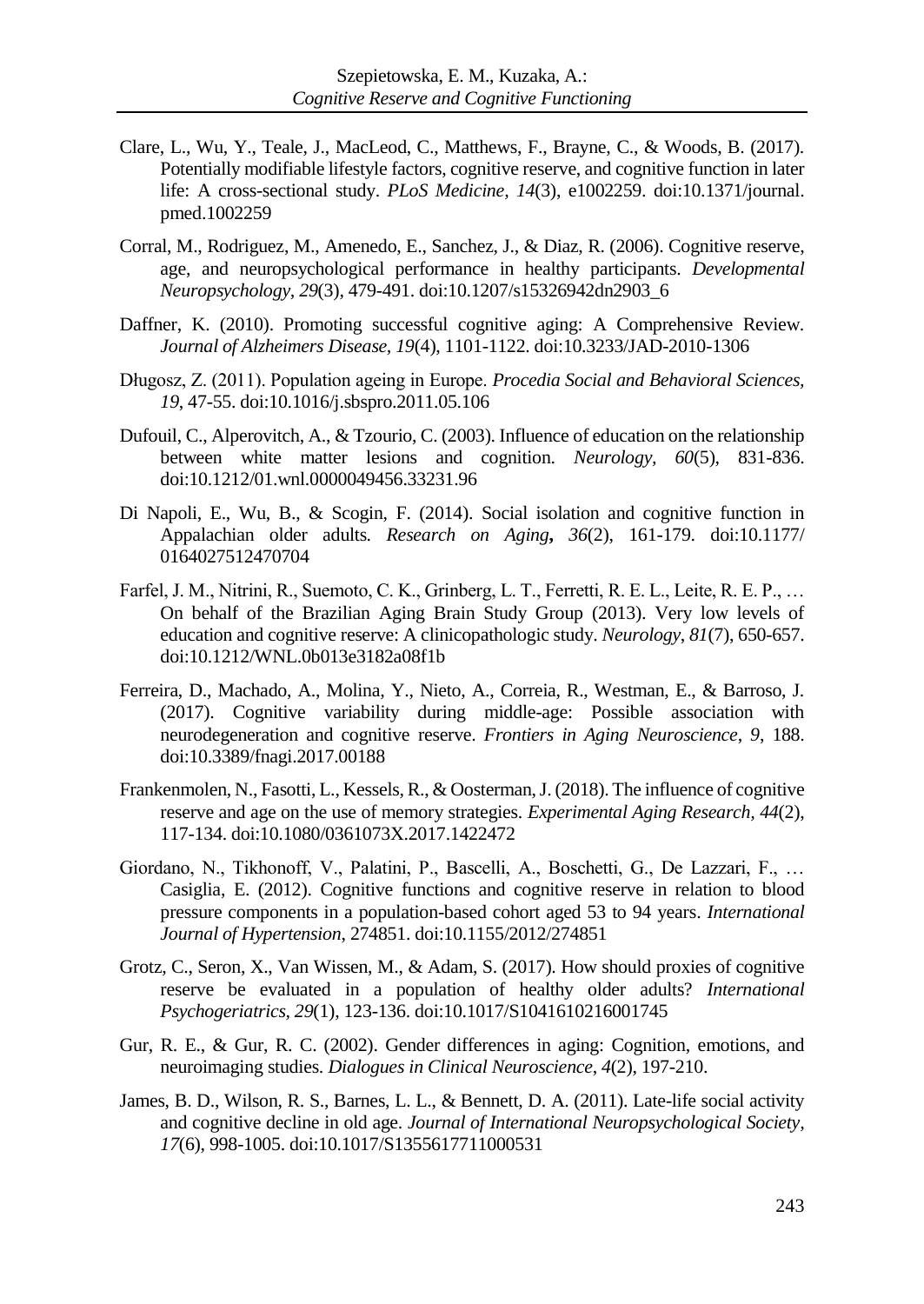- Jones, R., Manly, J., Glymour, M., Rentz, D., Jefferson, A., & Stern, Y. (2011). Conceptual and measurement challenges in research on cognitive reserve. *Journal of International Neuropsychological Society, 17*(4), 593-601. doi:10.1017/S1355617710001748
- Kang, J. M., Cho, Y. S., Park, S., Lee, B. H., Sohn, B. K., Choi, C. H., … Lee, J. Y. (2018). Montreal cognitive assessment reflects cognitive reserve. *BMC Geriatrics*, *18*(1), 261. doi:10.1186/s12877-018-0951-8
- [Katzman, R.](https://www.ncbi.nlm.nih.gov/pubmed/?term=Katzman%20R%5BAuthor%5D&cauthor=true&cauthor_uid=2897823), [Terry, R.](https://www.ncbi.nlm.nih.gov/pubmed/?term=Terry%20R%5BAuthor%5D&cauthor=true&cauthor_uid=2897823), [DeTeresa, R.](https://www.ncbi.nlm.nih.gov/pubmed/?term=DeTeresa%20R%5BAuthor%5D&cauthor=true&cauthor_uid=2897823), [Brown, T.,](https://www.ncbi.nlm.nih.gov/pubmed/?term=Brown%20T%5BAuthor%5D&cauthor=true&cauthor_uid=2897823) [Davies, P.](https://www.ncbi.nlm.nih.gov/pubmed/?term=Davies%20P%5BAuthor%5D&cauthor=true&cauthor_uid=2897823), [Fuld, P.](https://www.ncbi.nlm.nih.gov/pubmed/?term=Fuld%20P%5BAuthor%5D&cauthor=true&cauthor_uid=2897823), [Renbing, X.](https://www.ncbi.nlm.nih.gov/pubmed/?term=Renbing%20X%5BAuthor%5D&cauthor=true&cauthor_uid=2897823), [& Peck,](https://www.ncbi.nlm.nih.gov/pubmed/?term=Peck%20A%5BAuthor%5D&cauthor=true&cauthor_uid=2897823)  [A.](https://www.ncbi.nlm.nih.gov/pubmed/?term=Peck%20A%5BAuthor%5D&cauthor=true&cauthor_uid=2897823) (1988). Clinical, pathological, and neurochemical changes in dementia: A subgroup with preserved mental status and numerous neocortical plaques. *Annals of Neurology, 23*(2), 138-144. doi[:10.1002/ana.410230206](https://doi.org/10.1002/ana.410230206)
- Knäuper, B., Carriere, K., Chamandy, M., Xu, Z., Schwarz, N., & Rosen, N. (2016). How aging affects self-reports. *European Journal of Ageing, 13*, 185-193. doi:10.1007/ s10433-016-0369-0
- Laws, K. R., Irvine, K., & Gale, T. M. (2016). Sex differences in cognitive impairment in Alzheimer's disease. *World Journal of Psychiatry*, *6*(1), 54-65. do[i:10.5498/wjp.](https://dx.doi.org/10.5498%2Fwjp.v6.i1.54) [v6.i1.54](https://dx.doi.org/10.5498%2Fwjp.v6.i1.54)
- Le Carret, N., Auriacombe, S., Letenneur, L., [Bergua, V.](https://www.ncbi.nlm.nih.gov/pubmed/?term=Bergua%20V%5BAuthor%5D&cauthor=true&cauthor_uid=15708201)[, Dartigues, J.](https://www.ncbi.nlm.nih.gov/pubmed/?term=Dartigues%20JF%5BAuthor%5D&cauthor=true&cauthor_uid=15708201) F., & [Fabrigoule, C.](https://www.ncbi.nlm.nih.gov/pubmed/?term=Fabrigoule%20C%5BAuthor%5D&cauthor=true&cauthor_uid=15708201) (2005). Influence of education on the pattern of cognitive deterioration in AD patients: The cognitive reserve hypothesis. *Brain and Cognition, 57*, 120-126. do[i:10.1016/j.](https://doi.org/10.1016/j.bandc.2004.08.031) [bandc.2004.08.031](https://doi.org/10.1016/j.bandc.2004.08.031)
- Lee, J., Park, H., & Chey, J. (2018). Education as a protective factor moderating the effect of depression on memory impairment in elderly women. *Psychiatry Investigation, 15*(1), 70-77. doi[:10.4306/pi.2018.15.1.70](https://dx.doi.org/10.4306%2Fpi.2018.15.1.70)
- León, I., García-García, J., & Roldán-Tapia, L. (2014). Estimating cognitive reserve in healthy adults using the cognitive reserve scale. *PLoS ONE, 9*(7), e102632. doi:10.1371/ journal.pone.0102632
- Marques, P., Moreira, P., Magalhaes, R., [Costa, P.](https://www.ncbi.nlm.nih.gov/pubmed/?term=Costa%20P%5BAuthor%5D&cauthor=true&cauthor_uid=27144904)[, Santos, N.](https://www.ncbi.nlm.nih.gov/pubmed/?term=Santos%20N%5BAuthor%5D&cauthor=true&cauthor_uid=27144904)[, Zihl, J.](https://www.ncbi.nlm.nih.gov/pubmed/?term=Zihl%20J%5BAuthor%5D&cauthor=true&cauthor_uid=27144904), … [Sousa, N.](https://www.ncbi.nlm.nih.gov/pubmed/?term=Sousa%20N%5BAuthor%5D&cauthor=true&cauthor_uid=27144904) (2016). The functional connectome of cognitive reserve. *Human Brain Mapping, 37,* 3310- 3322. doi:10.1002/hbm.23242
- Mella, N., Grob, E., Döll, S.[, Ghisletta,](https://www.ncbi.nlm.nih.gov/pubmed/?term=Ghisletta%20P%5BAuthor%5D&cauthor=true&cauthor_uid=28257047) P., [& de Ribaupierre, A.](https://www.ncbi.nlm.nih.gov/pubmed/?term=de%20Ribaupierre%20A%5BAuthor%5D&cauthor=true&cauthor_uid=28257047) (2017). Leisure activities and change in cognitive stability: A multivariate approach. *Brain Sciences, 7*, 27. doi:10.3390/brainsci7030027
- Middleton, L., & Yaffe, K. (2009). Promising strategies for the prevention of dementia. *Archives of Neurology, 66*(10), 1210-1215. doi:10.1001/archneurol.2009.201
- Mondini, S., Guarino, R., Jarema, G.[, Kehayia, E.](https://www.ncbi.nlm.nih.gov/pubmed/?term=Kehayia%20E%5BAuthor%5D&cauthor=true&cauthor_uid=24781828)[, Nair, V.](https://www.ncbi.nlm.nih.gov/pubmed/?term=Nair%20V%5BAuthor%5D&cauthor=true&cauthor_uid=24781828)[, Nucci, M.](https://www.ncbi.nlm.nih.gov/pubmed/?term=Nucci%20M%5BAuthor%5D&cauthor=true&cauthor_uid=24781828), [& Mapelli, D.](https://www.ncbi.nlm.nih.gov/pubmed/?term=Mapelli%20D%5BAuthor%5D&cauthor=true&cauthor_uid=24781828) (2014). Cognitive reserve in a cross-cultural population: The case of Italian emigrants in Montreal. *Aging Clinical and Experimental Research, 26*(6), 655-659*.* doi:10.1007/ s40520-014-0224-0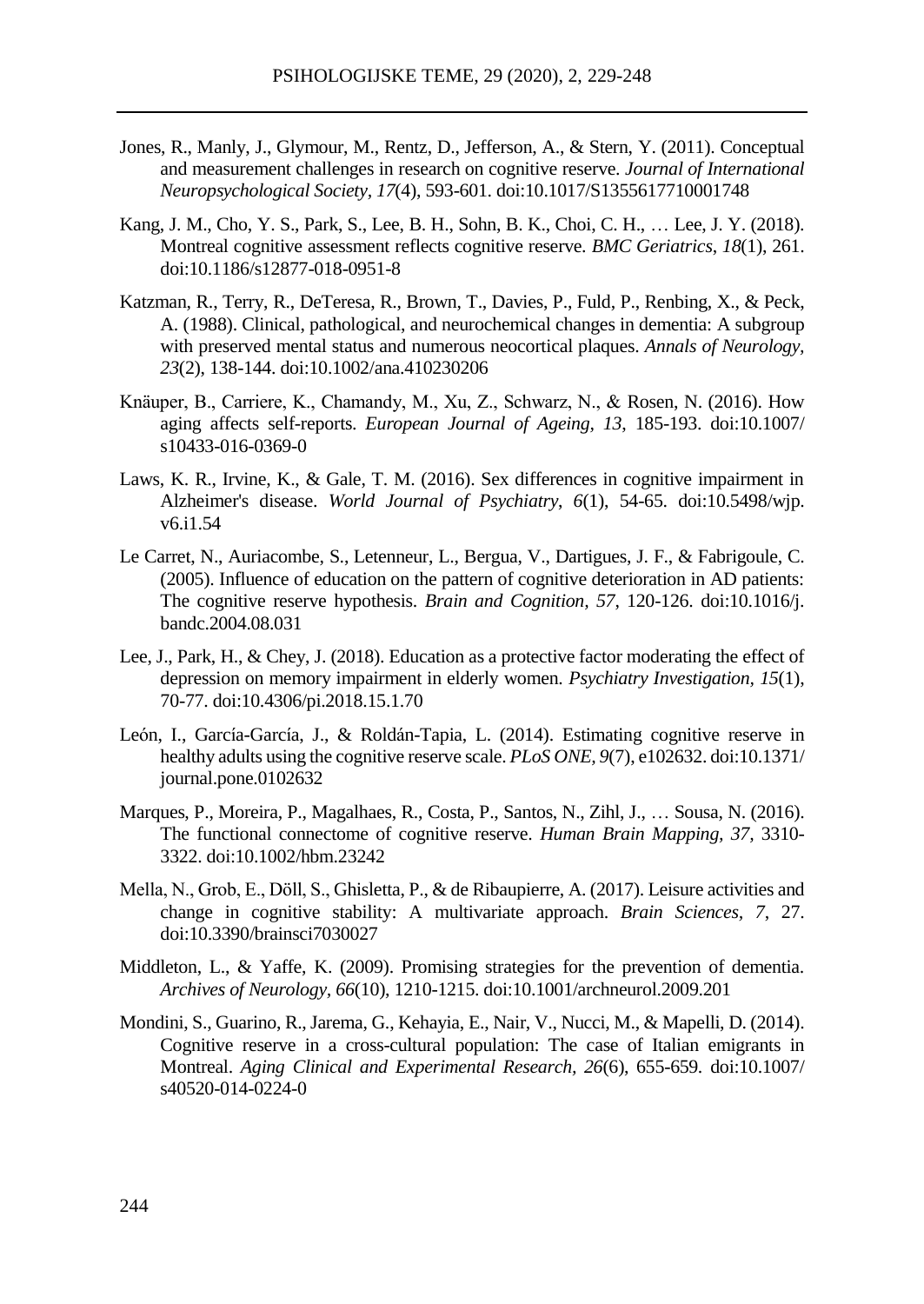- Nasreddine, Z., Phillips, N., Bedirian, V., [Charbonneau, S.](https://www.ncbi.nlm.nih.gov/pubmed/?term=Charbonneau%20S%5BAuthor%5D&cauthor=true&cauthor_uid=15817019), [Whitehead, V.](https://www.ncbi.nlm.nih.gov/pubmed/?term=Whitehead%20V%5BAuthor%5D&cauthor=true&cauthor_uid=15817019), [Collin, I.,](https://www.ncbi.nlm.nih.gov/pubmed/?term=Collin%20I%5BAuthor%5D&cauthor=true&cauthor_uid=15817019) … [Chertkow,](https://www.ncbi.nlm.nih.gov/pubmed/?term=Chertkow%20H%5BAuthor%5D&cauthor=true&cauthor_uid=15817019) H. (2005). The Montreal Cognitive Assessment, MoCA: A brief screening tool for mild cognitive impairment. *Journal of the American Geriatrics Society, 53*, 695- 699. doi:10.1111/j.1532-5415.2005.53221.x
- Novak, V., & Hajjar, I. (2010). The relationship between blood pressure and cognitive function. *Nature Reviews Cardiology, 7*(12), 686-698. doi:10.1038/nrcardio.2010.161
- Nucci, M., Mapelli, D., & Mondini, S. (2012). Cognitive Reserve index questionnaire (CRIq): A new instrument for measuring of cognitive reserve. *Aging Clinical and Experimental Research, 24*, 218-226. doi:10.3275/7800
- Oakes, J. M., & Rossi, P. H. (2003). The measurement of SES in health research: Current practice and steps toward a new approach. *Social Science and Medicine, 56*(4), 769-784. do[i:10.1016/s0277-9536\(02\)00073-4](https://doi.org/10.1016/s0277-9536(02)00073-4)
- Olszewska, D., Lonergan, R., Fallon, E., & Lynch, T. (2016). Genetics of frontotemporal dementia. *Current Neurology and Neuroscience Report*, *16*, 107. doi:10.1007/s11910- 016-0707-9
- Opdebeeck, C., Martyr, A., & Clare, L. (2016). Cognitive reserve and cognitive function in healthy older people: A meta-analysis. *Aging, Neuropsychology and Cognition, 23*(1), 40-60. doi:10.1080/13825585.2015.1041450
- Pettigrew, C., Soldan, A., Li, S., Lu, Y., Wang, M. C., Selnes, O. A., … The Biocard Research Team (2013). Relationship of cognitive reserve and APOE status to the emergence of clinical symptoms in preclinical Alzheimer's disease. *Cognitive Neuroscience*, *4*(3-4), 136-142. doi:10.1080/17588928.2013.831820
- Pinto, Ch., & Tandel, K. (2016). Cognitive reserve: Concept, determinants, and promotion. *[Journal of Geriatric Men Health,](file:///C:/Users/Jadwiga/Desktop/tłumaczenia/Naukowe/UMCS/Szepietowska,%20Ewa/grudzie%202018/Journal%20of%20Geriatric%20Men%20Health) 3*(1), 44-51. doi:10.4103/2348-9995.181916
- Placek, K., Massimo, L., Olm, C., Ternes, K., Firn, K., Van Deerlin, V., & McMillan, C. T. (2016). Cognitive reserve in frontotemporal degeneration: Neuroanatomic and neuropsychological evidence. *Neurology*, *87*(17), 1813-1819. doi[:10.1212/WNL.](https://doi.org/10.1212/WNL.0000000000003250) [0000000000003250](https://doi.org/10.1212/WNL.0000000000003250)
- Prince, M., Bryce, R., Albanese, E., Wimo, A., Ribeiro, W., & Ferri, C. (2013). The global prevalence of dementia: A systematic review and metaanalysis. *Alzheimer's & Dementia, 9*, 63-75. doi:10.1016/j.jalz.2012.11.007
- Puente, A., Lindbergh, C., & Miller, S. (2015). The relationship between cognitive reserve and functional ability is mediated by executive functioning in older adults. *The Clinical Neuropsychologist, 29*(1), 67-81. doi:10.1080/13854046.2015.1005676
- Rami, L., Valls-Pedret, C., Bartres-Faz, D., Caprile, C., Sole-Padulles, C., Castellvi, M., … Molinuevo, J. (2011). Cognitive reserve questionnaire. Scores obtained in a healthy elderly population and in one with Alzheimer's disease. *Revista de Neurologia, 52*, 195- 201.
- Roldán-Tapia, L., García, J., Cánovas, R., & León, I. (2012). Cognitive Reserve, age, and their relation to attentional and executive functions. *Applied Neuropsychology: Adult, 19*(1), 2-8. doi:10.1080/09084282.2011.595458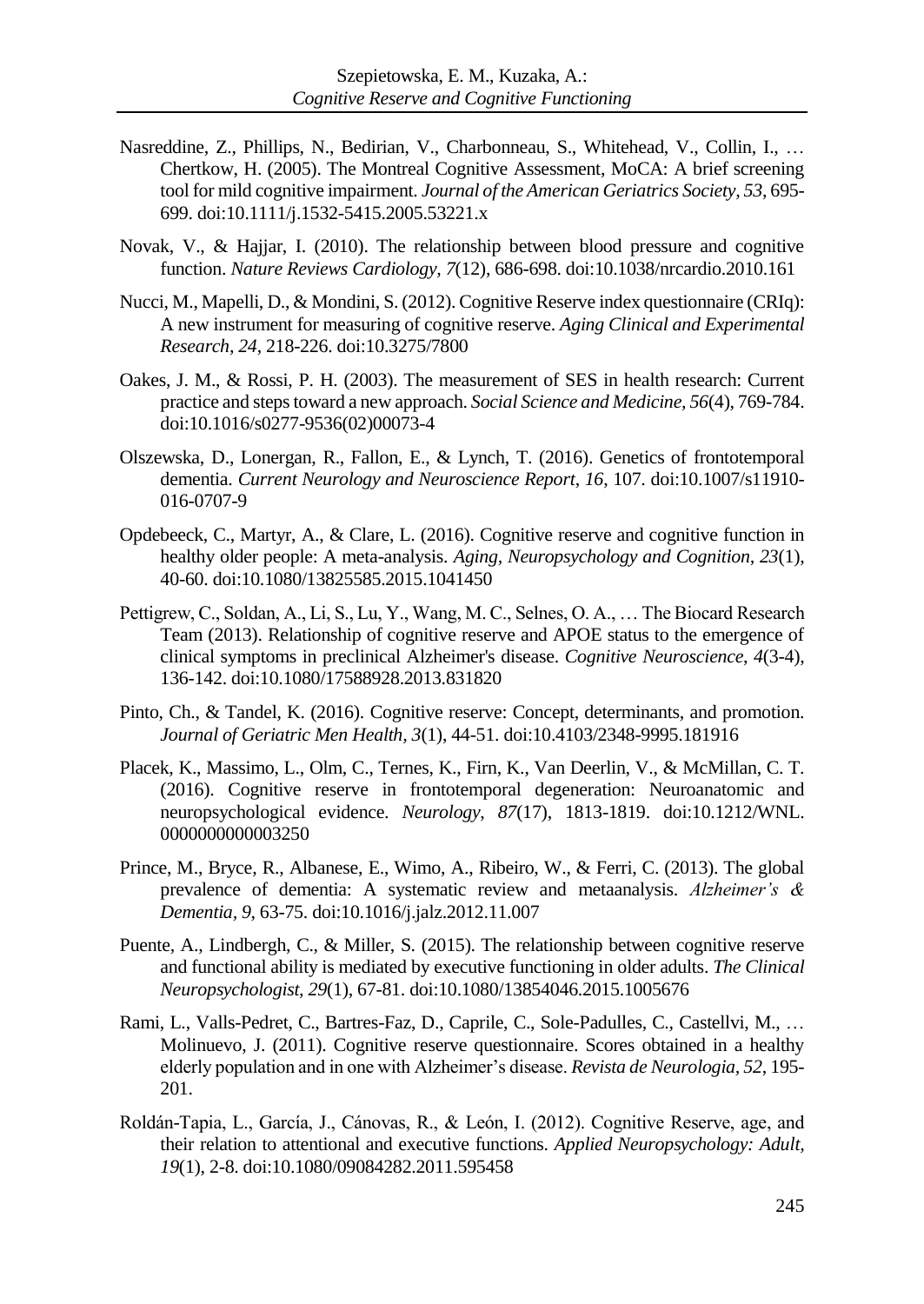- Roldán-Tapia, M. D., Cánovas, R., León, C., & García-Garcia, J. (2017). Cognitive vulnerability in aging may be modulated by education and reserve in healthy people. *Frontiers in Aging Neuroscience, 9*, 340. doi:10.3389/fnagi.2017.00340
- Satz, P., Cole, M., Hardy, D., & Rassovsky, Y. (2011). Brain and cognitive reserve: Mediator(s) and construct validity, a critique. *Journal of Clinical and Experimental Neuropsychology, 33*(1), 121-130. doi:10.1080/13803395.2010.493151
- Scarmeas, N., & Stern, Y. (2003). Cognitive reserve and lifestyle. *Journal of Clinical and Experimental Neuropsychology, 25*(5), 625-633. doi[:10.1076/jcen.25.5.625.14576](https://dx.doi.org/10.1076%2Fjcen.25.5.625.14576)
- Schweizer, T. A., Ware, J., Fischer, C. E.[, Craik, F.](https://www.ncbi.nlm.nih.gov/pubmed/?term=Craik%20FI%5BAuthor%5D&cauthor=true&cauthor_uid=21596373) I., & [Bialystok, E.](https://www.ncbi.nlm.nih.gov/pubmed/?term=Bialystok%20E%5BAuthor%5D&cauthor=true&cauthor_uid=21596373) (2012). Bilingualism as a contributor to cognitive reserve: Evidence from brain atrophy in Alzheimer's disease. *Cortex, 48*, 991-996. doi:10.1016/j.cortex.2011.04.009
- Serra[, L.](https://www.ncbi.nlm.nih.gov/pubmed/?term=Serra%20L%5BAuthor%5D&cauthor=true&cauthor_uid=25433459)[, Musicco, M.](https://www.ncbi.nlm.nih.gov/pubmed/?term=Musicco%20M%5BAuthor%5D&cauthor=true&cauthor_uid=25433459)[, Cercignani, M.](https://www.ncbi.nlm.nih.gov/pubmed/?term=Cercignani%20M%5BAuthor%5D&cauthor=true&cauthor_uid=25433459)[, Torso, M.](https://www.ncbi.nlm.nih.gov/pubmed/?term=Torso%20M%5BAuthor%5D&cauthor=true&cauthor_uid=25433459)[, Spanò, B.](https://www.ncbi.nlm.nih.gov/pubmed/?term=Span%C3%B2%20B%5BAuthor%5D&cauthor=true&cauthor_uid=25433459), [Mastropasqua, C.](https://www.ncbi.nlm.nih.gov/pubmed/?term=Mastropasqua%20C%5BAuthor%5D&cauthor=true&cauthor_uid=25433459), … [Bozzali,](https://www.ncbi.nlm.nih.gov/pubmed/?term=Bozzali%20M%5BAuthor%5D&cauthor=true&cauthor_uid=25433459)  [M.](https://www.ncbi.nlm.nih.gov/pubmed/?term=Bozzali%20M%5BAuthor%5D&cauthor=true&cauthor_uid=25433459) (2015). Cognitive reserve and the risk for Alzheimer's disease: A longitudinal study. *Neurobiology of Aging, 36*(2), 592**-**600. doi:10.1016/j.neurobiolaging.2014.10.010
- Singh-Manoux, A., Marmot, M., Glymour, M., [Sabia, S.](https://www.ncbi.nlm.nih.gov/pubmed/?term=Sabia%20S%5BAuthor%5D&cauthor=true&cauthor_uid=21563209), [Kivimäki, M.](https://www.ncbi.nlm.nih.gov/pubmed/?term=Kivim%C3%A4ki%20M%5BAuthor%5D&cauthor=true&cauthor_uid=21563209), & [Dugravot, A.](https://www.ncbi.nlm.nih.gov/pubmed/?term=Dugravot%20A%5BAuthor%5D&cauthor=true&cauthor_uid=21563209) (2011). Does cognitive reserve shape cognitive decline? *Annals of Neurology, 70*(2), 296-304. doi:10.1002/ana.22391
- Soldan, A., Pettigrew, C., Cai, Q., Wang, J., Wang, M., Moghekar, A., … the BIOCARD Research Team (2017). Cognitive reserve and long-term change in cognition in aging and preclinical Alzheimer's disease. *Neurobiology of Aging, 60*, 164-172. doi:10.1016/j. neurobiolaging.2017.09.002
- Strauss, E., Sherman, E. M., & Spreen, O. (2006). *A compendium of neuropsychological tests: Administration, norms, and commentary (3rd ed.)*. New York: Oxford University Press.
- Steffener, J., & Stern, Y. (2012). Exploring the neural basis of cognitive reserve in aging. *Biochimica et Biophysica Acta, 1822*, 467-473. doi:10.1016/j.bbadis.2011.09.012
- Stern, Y. (2002). What is cognitive reserve? Theory and research application of the reserve concept. *Journal of International Neuropsychological Society, 8*, 448-460. doi:10.1017/ S1355617702813248
- Stern, Y. (2003). The concept of cognitive reserve: A catalyst for research. *Journal of Clinical and Experimental Neuropsychology, 25*(5), 589-593. do[i:10.1076/jcen.25.5.](https://doi.org/10.1076/jcen.25.5.589.14571) 589.14571
- Stern, Y. (2009). Cognitive reserve*. Neuropsychologia, 47*(10), 2015-2028. doi:10.1016/j. neuropsychologia.2009.03.004
- Stern, Y. (2012). Cognitive reserve in ageing and Alzheimer's disease. *[Lancet Neurolo](https://www.ncbi.nlm.nih.gov/pmc/articles/PMC3507991/)gy, 11*(11), 1006-1012*.* doi:10.1016/S1474-4422(12)70191-6
- Szepietowska, E. (2019). Mediatory effect of depression in the relations between cognitive reserve and cognitive abilities. Does a CR index matter? *Health Psychology Report, 7*(3), 200-212. doi:10.5114/hpr.2019.87865
- Thow, M. E., Summers, M. J., Saunders, N. L. Summers, J. J., Ritchie, K., & Vickers, J. C. (2018). Further education improves cognitive reserve and triggers improvement in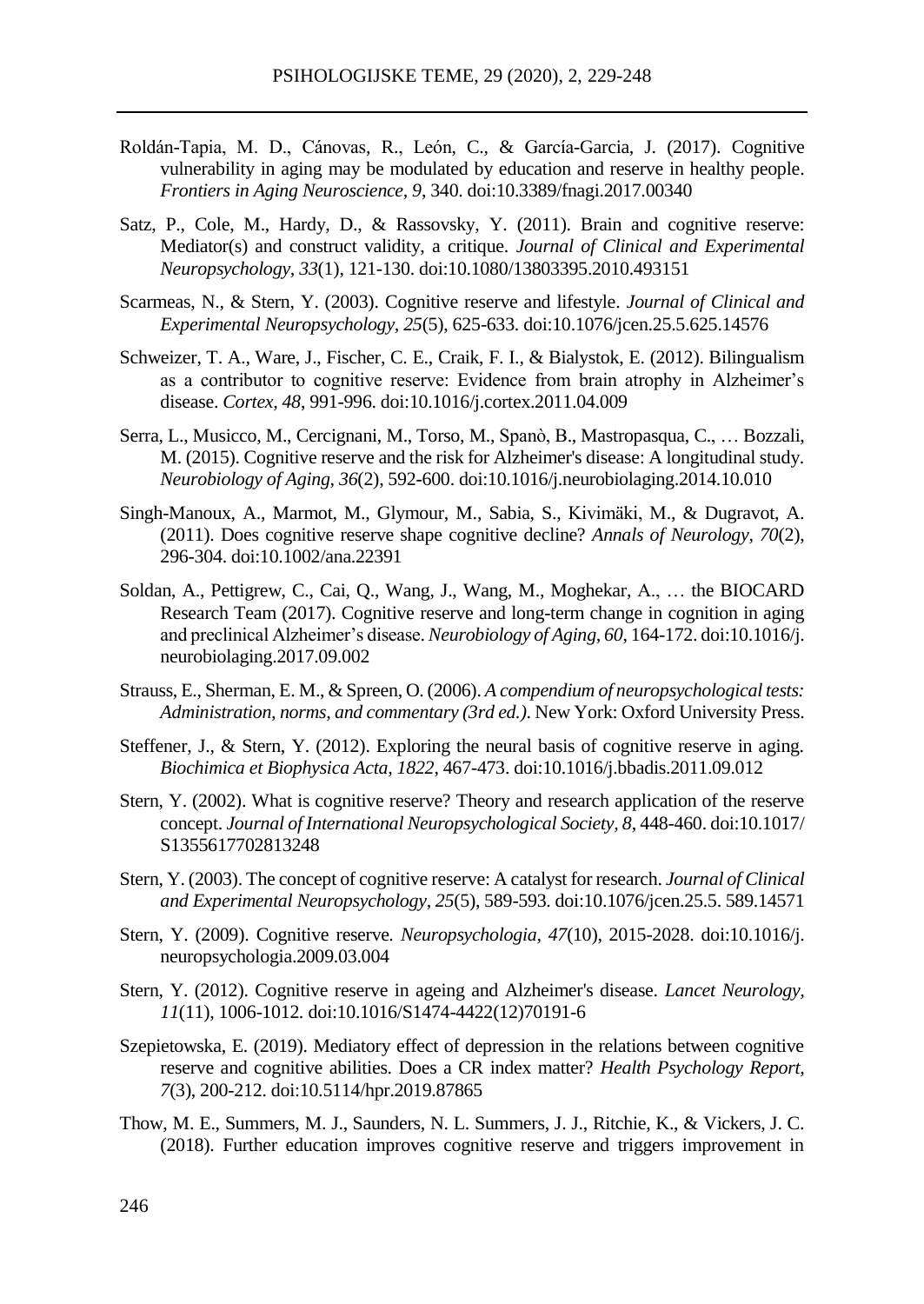selective cognitive functions in older adults: The Tasmanian Healthy Brain Project. *Alzheimers and Dementia, 10*, 22-30. doi:10.1016/j.dadm.2017.08.004

- Tucker-Drob, E., Johnson, K., & Jones, R. (2009). The Cognitive reserve hypothesis: A longitudinal examination of age-associated declines in reasoning and processing speed. *Developmental Psychology, 45*(2), 431-446. do[i:10.1037/a0014012](https://dx.doi.org/10.1037%2Fa0014012)
- Tucker, A, & Stern, Y. (2011). Cognitive reserve in aging. *Current Alzheimer Research, 8*(4), 354-360. doi:10.2174/156720511795745320
- Weiler, M., Casseb, R., Machado de Campos, B., Vieira de Ligo Teixeira, C., Mac Knight Carletti-Cassani, A., Vicentini, J., … Castellano, G. (2018). Cognitive reserve relates to functional network efficiency in Alzheimer's disease. *Frontiers in Aging Neuroscience*, *10,* 255. [doi:10.3389/fnagi.2018.00255](https://doi.org/10.3389/fnagi.2018.00255)
- Wilson, B. A., Alderman, N., Burgess, P. W., Emslie, H., & Evans, J. J. (1996). *Behavioural assessment of the dysexecutive syndrome.* Bury St. Edmunds: Thames Valley Test Company.
- World Health Organization. (2015). *World report on ageing and health*. Switzerland: WHO Library Cataloguing-in-Publication Data.
- Zaninotto, P., Batty, G. D., Allerhand, M., & Deary, I. (2018). Cognitive function trajectories and their determinants in older people: 8 years of follow-up in the English Longitudinal Study of Ageing. *Journal of Epidemiology and Community Health, 72*(8), 685-694*.* doi:10.1136/jech-2017- 210116
- Zihl, J., Fink, Th., Pargent, F., Ziegler, M., & Bühner, M. (2014). Cognitive reserve in young and old healthy subjects: Differences and similarities in a testing-the-limits paradigm with DSST*. PLoS ONE, 9*(1), e84590. doi:10.1371/journal.pone.0084590

# **Više razine kognitivne zalihe smanjuju rizik od kognitivnih poteškoća kod zdravih odraslih ispitanika**

# Sažetak

Cilj je ovog istraživanja bio ispitati je li kod odraslih ispitanika kognitivna zaliha povezana s razinom kognitivne kompetencije. Rezultati brojnih prethodnih istraživanja uputili su na zaštitnu ulogu velike kognitivne zalihe, operacionalizirane prethodno usvojenim znanjem i stečenim iskustvom, za očuvanje kognitivnih kapaciteta odraslih i starijih ljudi. U skladu s time, hipoteza je ovog istraživanja bila da će manja kognitivna zaliha predviđati niže kognitivne sposobnosti u odrasloj dobi. U istraživanju je sudjelovalo 120 zdravih odraslih ispitanika iz Poljske (75 žena i 45 muškaraca) raspona dobi od 40 do 85 godina (*M =*57.42; *SD =*10.48). Indeksom kognitivne zalihe obuhvaćena je razina formalnog obrazovanja, uključenost u socijalne, profesionalne i tjelesne aktivnosti te razina socijalne podrške. Također, prikupljeni su podaci koji se odnose na razine depresivnosti (Beckov inventar depresije) te kardiovaskularni status. Kognitivne kompetencije ispitanika ispitane su korištenjem Montrealske ljestvice kognitivne procjene, suptestova Wechslerova testa inteligencije za odrasle, testova verbalne fluentnosti i samoprocjenom izvršnih funkcija. Na temelju rezultata na testovima kognitivnih sposobnosti ispitanici su podijeljeni u skupine s nižom i s višom razinom